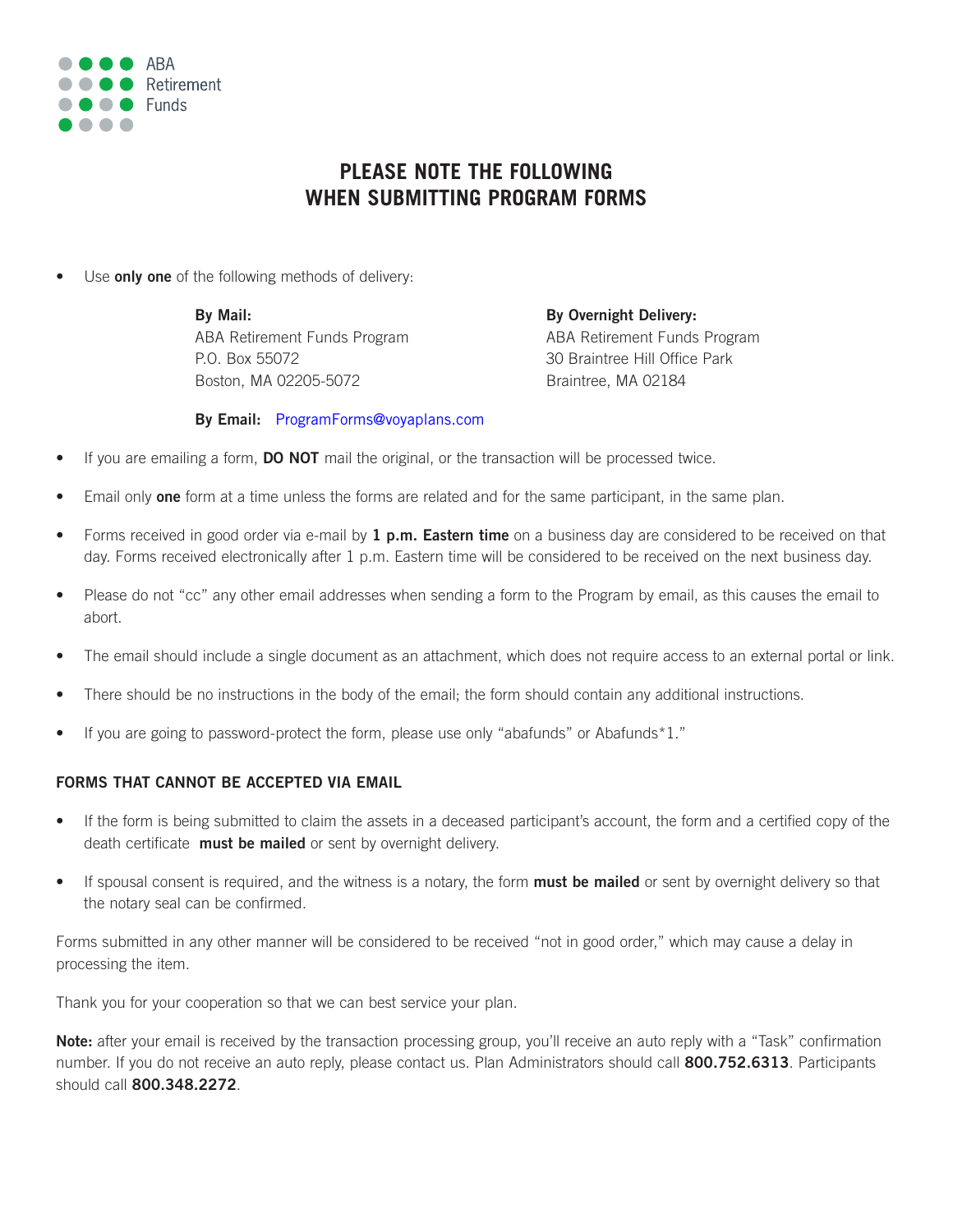**OOO** ARA  $\bullet \bullet \bullet \bullet$  Retirement  $\bullet \bullet \bullet \bullet$  Funds  $\bullet\bullet\bullet\bullet$ 

# **IN-SERVICE WITHDRAWAL FORM**

ABA Retirement Funds Program ("the Program") Customer Contact Center: 800.348.2272 P.O. Box 55072 • Boston, MA 02205-5072 Website: www.abaretirement.com

#### **Use this form to request an in-service withdrawal from a full service plan.**

- For a required minimum distribution (RMD), complete the Required Minimum Distribution Form
- If you no longer work for the employer/plan sponsor or you are an alternate payee who received a transfer of assets pursuant to a QDRO, complete the Distribution Request Form
- To claim benefits in a deceased participant's account, complete the Death Benefits Claim Form
- To request a hardship withdrawal, complete the Hardship Withdrawal Form

# **1. EMPLOYER/PLAN SPONSOR INFORMATION (To be completed by the Employer/Plan Sponsor)**

| Program Plan Number:       | Employer Tax ID Number:<br>and the state of the state of the | IRS Plan Number:         |
|----------------------------|--------------------------------------------------------------|--------------------------|
| Employer's Name:           | Employer's Business Phone Number: (                          | $\overline{\phantom{m}}$ |
| Employer's E-Mail Address: |                                                              |                          |

# **2. PARTICIPANT OR ALTERNATE PAYEE INFORMATION**

| Date of Birth: ___ __ /__ __ /___ __ /___ ___ __                                                                                                                                | Sex: $\Box$ M $\Box$ F |  | Marital Status: $\Box$ Single $\Box$ Married* |
|---------------------------------------------------------------------------------------------------------------------------------------------------------------------------------|------------------------|--|-----------------------------------------------|
|                                                                                                                                                                                 |                        |  |                                               |
| (MAXIMUM OF 30<br>CHARACTERS EACH LINE) DESCRIPTION OF THE SERVICE OF THE SERVICE OF THE SERVICE OF THE SERVICE OF THE SERVICE O                                                |                        |  |                                               |
|                                                                                                                                                                                 |                        |  | State: Zip Code:                              |
|                                                                                                                                                                                 |                        |  |                                               |
| $\star$<br>If married, spousal consent with a signature may be required in Section 10 of this form along with a notary public seal or Authorized Plan Representative signature. |                        |  |                                               |

Applicable state and federal tax withholding will be based on this address.

\*\*\* If foreign address, please confirm if you are a U.S. citizen:  $\Box$  Yes  $\Box$  No

### **3. REASON FOR REQUEST (You must check one and complete all applicable information.)**

c Withdrawal of Post-Tax (After-Tax) Contributions *(This option does not include Roth 401(k) or Roth rollover assets.) (Please skip Section 4 and proceed to Section 5.)*

c Withdrawal of Contributions Previously Rolled Over into this Plan *(Please skip Section 4 and proceed to Section 5.)*

Qualified Reservist Distribution. I hereby certify that I am a military reservist called to active duty after 09/11/01 for more than 179 days or for an indefinite period *(Note: only 401(k) deferrals can be withdrawn under this option)*. I understand that this distribution can only be made during the period beginning on the date of call to duty and ending on the close of active duty. *(Note: 10% early distribution tax does not apply.)*

### **PROFIT SHARING OR 401(K) PLANS ONLY** (Section 4 must also be completed)

c Attainment of age 591 ⁄2 or earlier age as elected by plan sponsor in adoption agreement *(Note: If participant is between 55 and 591 ⁄2, only vested employer profit sharing and/or employer matching contributions may be withdrawn.)*

c Attainment of Required Number of Years of Participation *(This option must have been elected by the plan sponsor in your plan's adoption agreement, and only vested employer profit sharing and/or employer matching contributions may be withdrawn.)*

Withdrawal of Principal Contributions after Two Years of Plan Accumulation (This option must have been elected by the plan sponsor in your plan's adoption agreement, and only vested employer profit sharing and/or employer matching contributions may be withdrawn.)

#### **DEFINED CONTRIBUTION PENSION PLANS ONLY**

c Attainment of Normal Retirement Age (as elected by plan sponsor in adoption agreement) (Please skip Section 4 and proceed to Section 5.)

### **STOP – BEFORE PROCEEDING TO THE NEXT PAGE, BE SURE ALL SECTIONS ARE COMPLETED ON THIS PAGE**.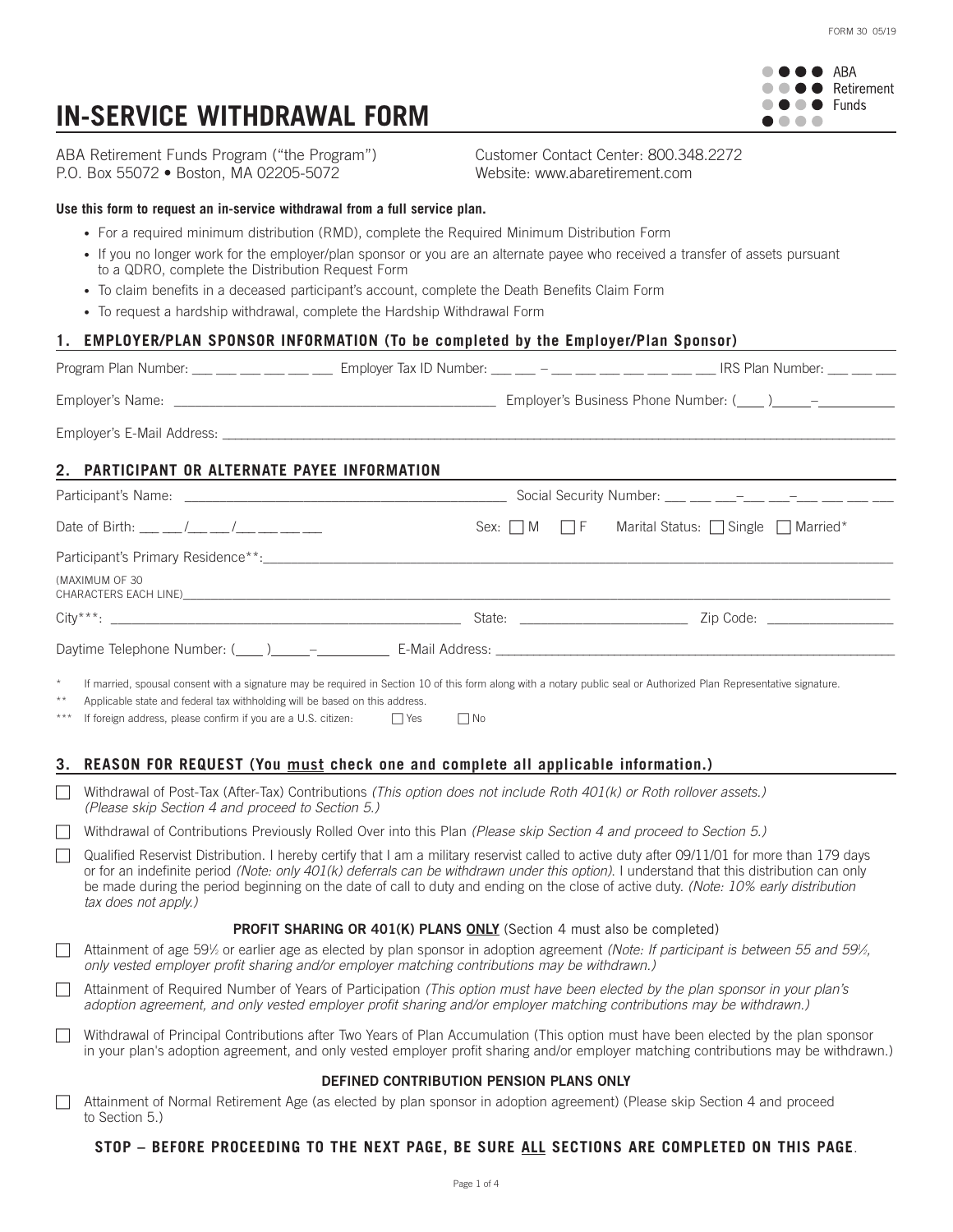# **4. VESTED PERCENTAGE (To be completed by the Employer)**

Participant's Vested Percentage:\_\_\_\_\_\_\_\_\_\_\_\_\_%

# The percentage you enter on the line above will not affect contributions that are not subject to vesting, such as  $401(k)$ *elective salary deferrals.*

If your plan has multiple vesting schedules, please complete the following: *(Note: most plans do not have more than one vesting schedule.)*

Employer Contributions (Source F) \_\_\_\_\_\_\_\_%

Employer Matching Contributions (Source D) \_\_\_\_\_\_\_\_%

Assets originating from a merged money purchase plan (Source 4) \_\_\_\_\_\_\_%

# **5. FORM OF BENEFIT (How Much Would You Like to Withdraw or Roll Over?)**

c Single Lump Sum Payment – distribute the entire account *(Go to Section 8 if you want to roll it over)*

Partial Payment (non-Roth contribution sources) from the investment options indicated below (if no investment options are specified, the payment will be taken pro-rata from all available investment options): (Use additional page if necessary.)

| INVESTMENT OPTION | \$ AMOUNT OR WHOLE %<br>(PLEASE SHOW \$ OR % SYMBOL)        | INVESTMENT OPTION | \$ AMOUNT OR WHOLE %<br>(PLEASE SHOW \$ OR % SYMBOL) |
|-------------------|-------------------------------------------------------------|-------------------|------------------------------------------------------|
|                   |                                                             |                   |                                                      |
|                   |                                                             |                   |                                                      |
|                   | Withdrawal of Roth 401(k) Assets (if applicable): \$ Amount | Οľ                |                                                      |

Scheduled Payments (This option is not available for defined benefit plans. If you wish to request electronic direct deposit for your *scheduled payments, please include a completed, signed Electronic Direct Deposit of Distributions Form.)*

Scheduled payments will not be established until the first business day of the month following receipt of this form, provided that the form was submitted to the Program at least six business days prior to that following month. Scheduled payments are made from non-Roth assets only. A separate request must be made to establish scheduled payments for Roth assets once the non-Roth assets have been exhausted.

Choose only one:

| Monthly at \$                         | $\Box$ Semi-annually at \$ $\rule{1em}{0.15mm}$ |
|---------------------------------------|-------------------------------------------------|
| $*$ OR<br>number of payments (Min 36) | number of payments (Min 6)<br>$*$ OR            |
|                                       |                                                 |
| Quarterly at \$                       | Annually at \$                                  |
| number of payments (Min 12)<br>$*$ OR | number of payments (Min 3)<br>*OR               |

\* Actual scheduled amounts may vary depending upon market fluctuation.

### The following form of benefit is not available for Profit Sharing or 401(k) Plans (unless such plans contain amounts merged from money *purchase pension plans or target benefit plans):*

 $\Box$  Annuity Purchase: Indicate single sum payment or partial payment of account balance by completing Section 5 above. An Annuity Quote/Purchase Form must be fully completed, signed and enclosed.

# **STOP – BEFORE PROCEEDING TO THE NEXT PAGE, BE SURE SECTION 5 IS COMPLETED, AND COMPLETE SECTION 4 IF NECESSARY.**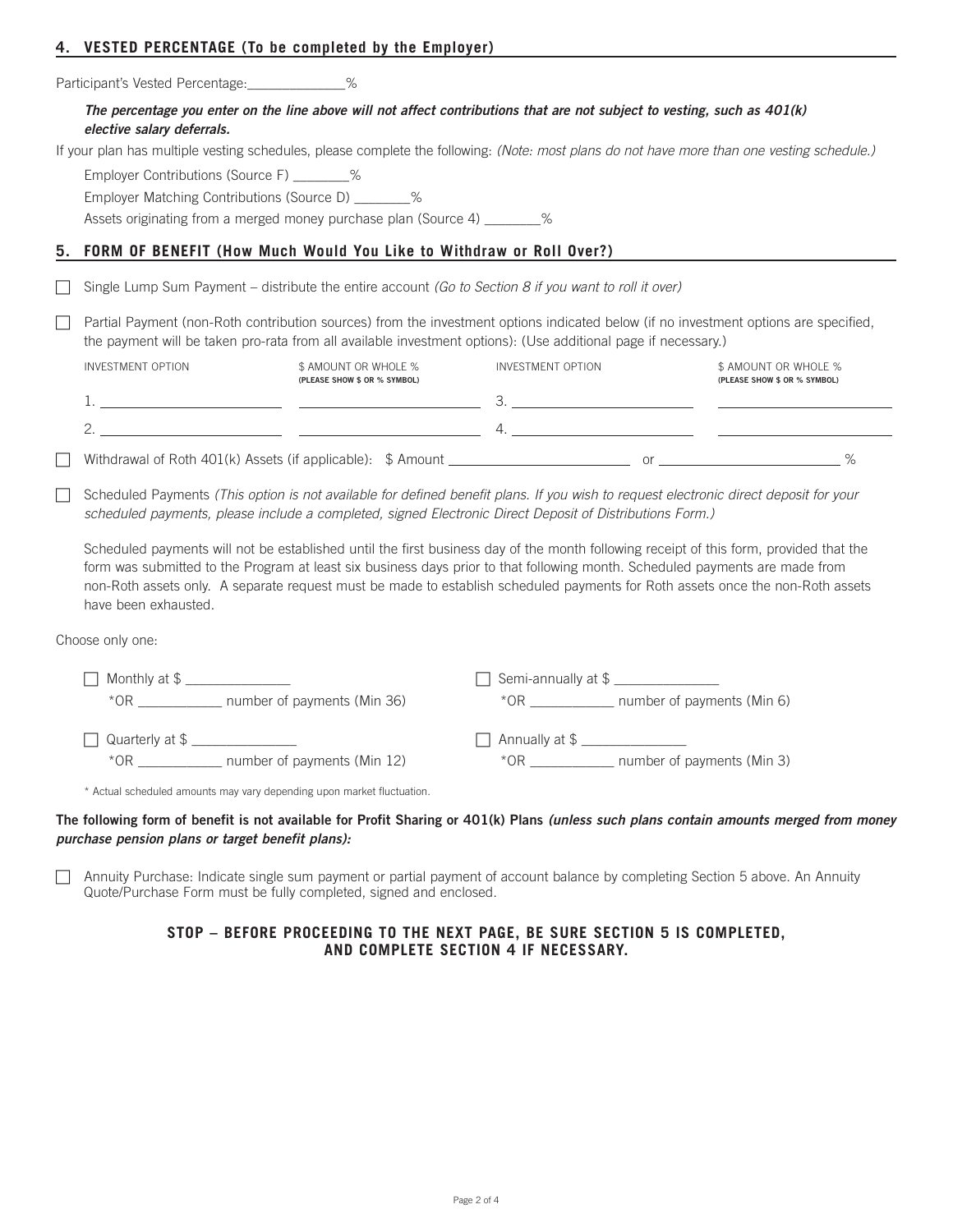# **6. FOR PARTICIPANTS WITH A SELF-DIRECTED BROKERAGE ACCOUNT (SDBA) ONLY**

- If you are not 100% vested, you must liquidate the SDBA and transfer *all* assets to the Base Plan.
- If you are 100% vested, the following options apply. You *must* check one and take action:
- $\Box$  I have liquidated the SDBA and transferred the assets to the Base Plan.
- c I will contact my receiving broker at \_\_\_\_\_\_\_\_\_\_\_\_\_\_\_\_\_\_\_\_\_\_\_\_\_\_\_\_\_\_\_\_\_\_\_\_\_ *(Name of brokerage firm)* to arrange for an electronic Automated Customer Account Transfer (ACAT) through TD Ameritrade. Request must be made within 180 days of the date of the participant's signature in Section 9. *If this option is not selected, an in-kind transfer cannot be accomplished.*

# **7. REQUIRED MINIMUM DISTRIBUTION TRANSFER RESTRICTION**

A participant who is a 5% owner and who attains age 70½ or older, or a participant who terminates employment after attaining age 70½ or older in the year in which he or she wishes to effect a full or partial direct rollover of his or her account balance is required to take the RMD for that year. The Required Minimum Distribution Form and the amount of your RMD can be obtained by calling a Customer Service Associate at 800.348.2272. If this applies to you, you may submit the completed, signed RMD form prior to requesting a rollover distribution (and/or ACAT). Otherwise, any RMD amount due will automatically be distributed less 10% federal income tax withholding at the time of your rollover request.

# **8. DIRECT ROLLOVER INSTRUCTIONS (not required for an annuity purchase)**

You must review the enclosed "Special Tax Notice Regarding Plan Payments" for important tax information regarding specific requirements for 20% federal income tax withholding and eligibility for direct rollover.

### **If Section 5 is not completed, the entire vested account balance will be rolled over.**

Any Roth sources must be rolled over to a Roth Individual Retirement Account (IRA) or eligible employer plan that accepts Roth sources.

Indicate name of IRA custodian or eligible employer plan for rollover payment issuance:

Choose all that are applicable:

MAXIMUM OF 30 CHARACTERS (PLEASE NOTE THAT "FBO (YOUR NAME)" AUTOMATICALLY APPEARS ON THE CHECK)

- $\Box$  If rolling over to a eligible employer plan
- If rolling over to an Individual Retirement Account (IRA)
- $\Box$  To roll over non Roth assets into a Roth IRA

Due to our restricted and confidential data policy, all checks must be mailed to the participant's address of record. The check will represent a direct rollover made payable to a financial institution as you directed. Once you receive the check, you may forward the check to your finan*cial institution along with any other personal or account information that may be required.*

# **9. SIGNATURES OF PARTICIPANT AND EMPLOYER**

The participant and the Authorized Plan Representative on behalf of the employer, as applicable, certify that to his or her knowledge the information provided on this form is complete and accurate. The individual receiving this payment acknowledges that he or she has received and understands the "Special Tax Notice Regarding Plan Payments" and affirmatively elects to waive the 30-day notice period required by applicable income tax regulations. If applicable, 20% withholding will be applied to the payment unless Section 8, Direct Rollover Instructions, is completed.

I understand that no payment can be made from the plan without my consent and until at least 30 days after I received the "Notice of Benefits and Benefit Payment Form." I acknowledge that I have received, read and understand the "Notice of Benefits and Benefit Payment Form." I understand that I have a right to a period of at least 30 days to review the "Notice of Benefits and Benefit Payment Form" before receiving my distribution from the plan. If 30 days have not passed between the date I receive the "Notice of Benefits and Benefit Payment Form" and the date I submit this form, I waive the 30-day waiting period.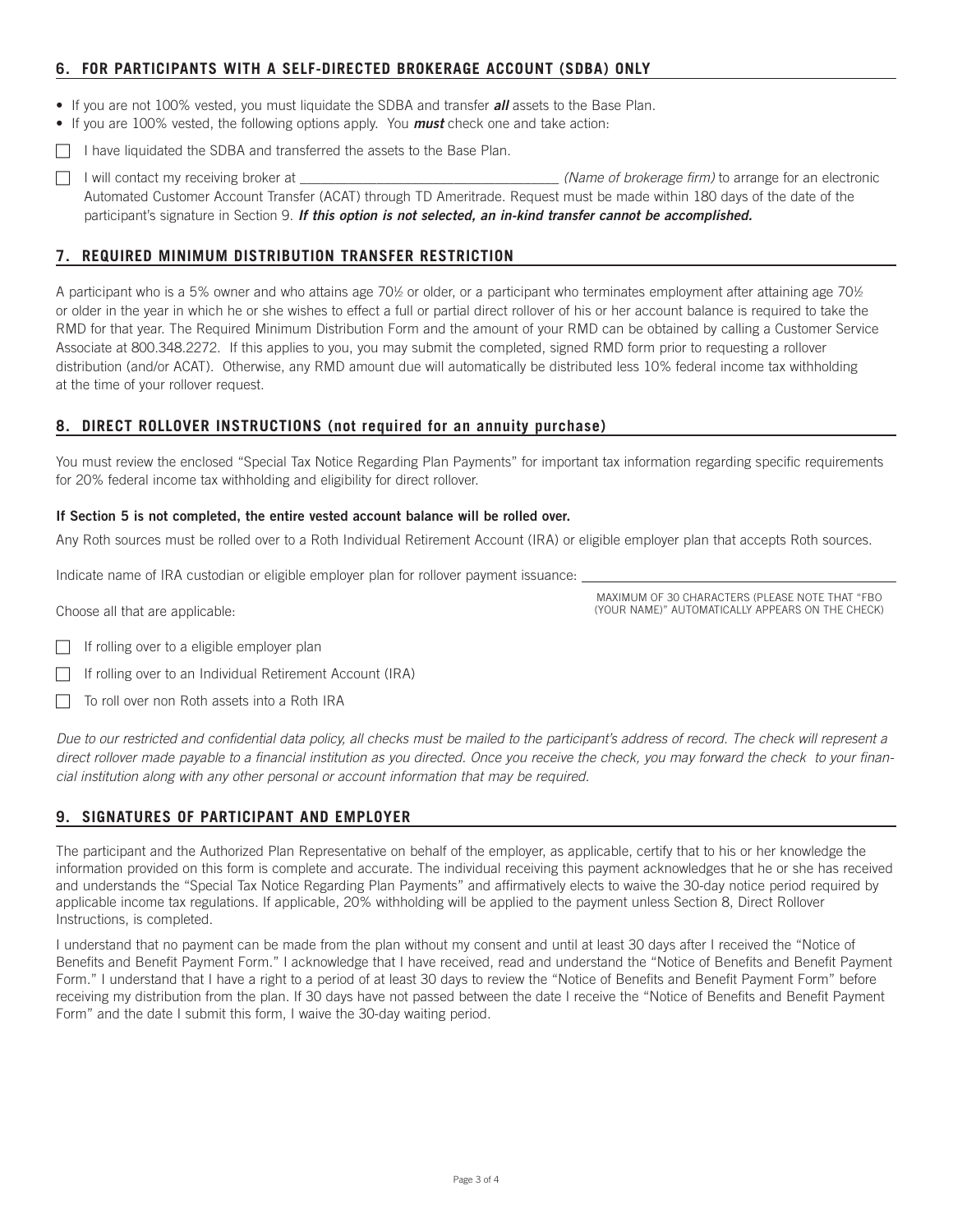I understand that if I am a participant in a plan other than a profit sharing plan, or my account contains sources originating from a plan other than a profit sharing plan, and am married on the date on which my benefit payments commence, my benefit payments under the plan will be paid in the form of a Qualified Joint and Survivor Annuity (QJSA) unless I waive this option and my spouse consents to the waiver. If I am not married on the date on which my benefit payments commence, my benefit payments under the plan will be paid in the form of a Life Annuity unless I sign this waiver.

I understand that if I am a participant in a plan other than a profit sharing plan, or my account contains sources originating from a plan other than a profit sharing plan, I have a right to a period of at least 30 days to review the explanation of the "Notice of Waiver of Annuity and Election of Alternate Benefit Payment Form" prior to my annuity starting date to consider whether to waive the QJSA or the Life Annuity. If 30 days have not passed between the date I receive the explanation of the "Notice of Waiver of Annuity and Election of Alternate Benefit Payment Form" and the date I submit the election, I waive the 30-day waiting period.

I, the participant, hereby certify that I am:

 $\Box$  Married and hereby waive the QJSA form of distribution.

 $\Box$  Not married and hereby waive the Life Annuity form of distribution.

By signing this waiver I will receive my benefit payment in the alternate form I have selected in Section 5.

SIGNATURE OF PARTICIPANT (REQUIRED REGARDLESS OF PLAN TYPE) DATE ONLY ETHER CONTROLLED DATE IS ONLY THE CONLY EFFECTIVE FOR 180 DAYS.

SIGNATURE OF AUTHORIZED PLAN REPRESENTATIVE ON BEHALF OF THE EMPLOYER (REQUIRED REGARDLESS OF PLAN TYPE) DATE (REQUIRED)

# **10. SPOUSAL CONSENT AND WITNESS SIGNATURES**

(This section is not applicable to participants in a profit sharing plan, unless such plan contains assets merged from a money purchase pension plan or target benefit plan.)

This section should be completed by the participant's spouse and witnessed by a notary public or Authorized Plan Representative who is someone other than the participant.

This is a very important decision. Before signing this form, be sure that you understand the retirement benefits that you may receive and those that you may no longer receive.

Your spouse, the participant, should have received an explanation entitled "Notice of Waiver of Annuity and Election of Alternate Benefit Payment Form" on the types of retirement benefits available under the plan. It is important that you review this information. To receive copies of this information, contact the Plan Administrator.

### **Your Agreement**

(your name) am the spouse of (the participant).

I understand that I have the right to have my spouse's retirement benefits paid in the form of a QJSA, and I agree to give up that right. I understand that by signing this agreement, I may receive less money than I would have under the QJSA payment form and I may receive nothing after my spouse dies, depending upon the payment form that my spouse chooses. I consent to my spouse's receiving retirement benefits in the form specified in Section 5. I understand that my spouse cannot choose a different form of retirement benefit unless I agree to a change.

I acknowledge that I have received, read and understand the "Notice of Waiver of Annuity and Election of Alternate Benefit Payment Form." I understand that my spouse has waived his or her right to a QJSA. I understand that if I do not sign this agreement, my spouse's benefit in the plan will be paid in the form of a QJSA.

SIGNATURE OF SPOUSE DATE OF SPOUSE DATE OF SPOUSE DATE (REQUIRED) SIGNATURE DATE IS ONLY EFFECTIVE FOR 180 DAYS.

WITNESS TO SIGNATURE OF SPOUSAL CONSENT **DATE ALL ASSESS** DATE (MUST BE SAME AS SPOUSE) DATE (REQUIRED) SIGNATURE DATE IS ONLY EFFECTIVE FOR 180 DAYS.

(NOTARY PUBLIC OR AUTHORIZED PLAN REPRESENTATIVE OTHER THAN THE PARTICIPANT)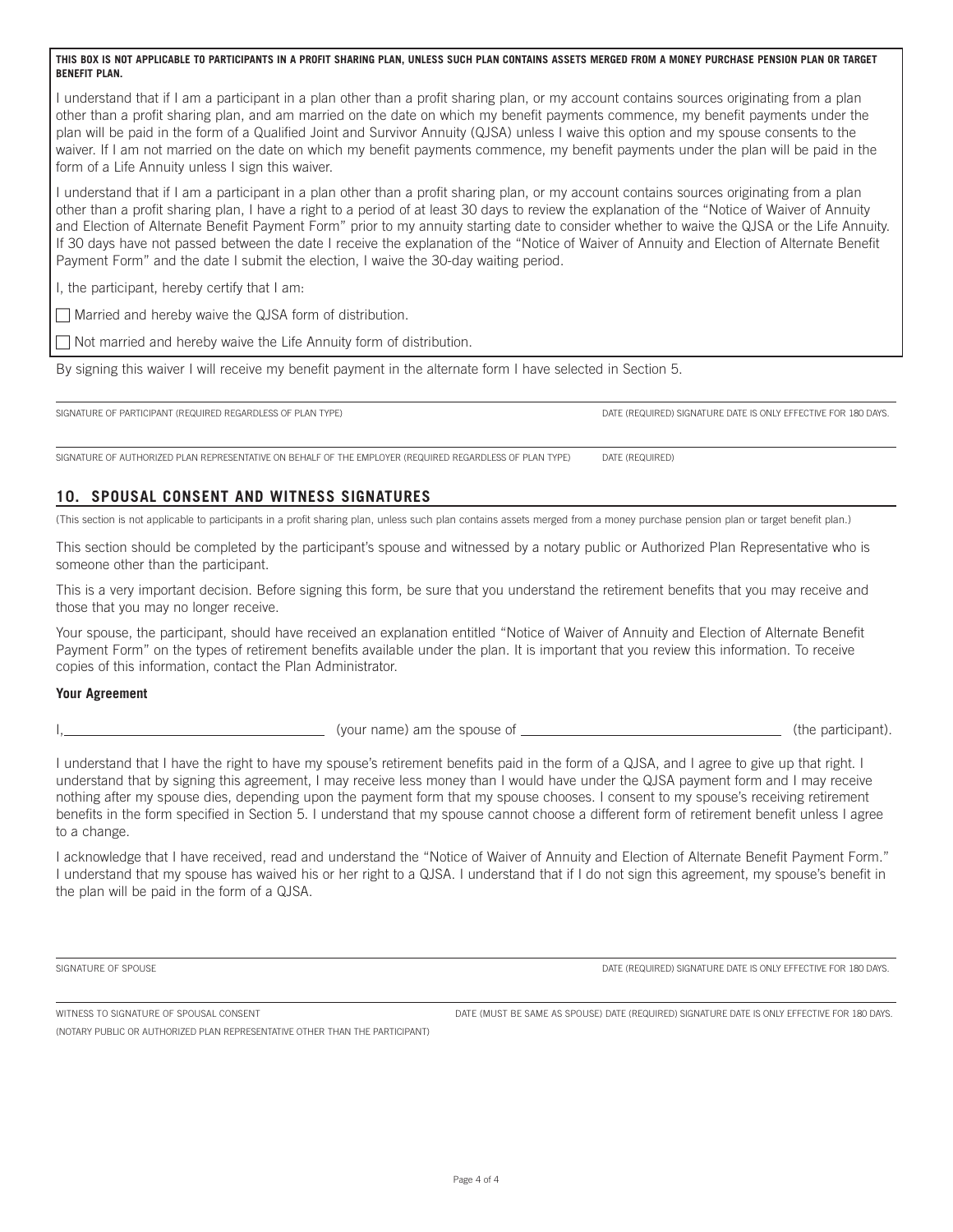

ABA Retirement Funds Program Customer Contact Center: 800.348.2272 P.O. Box 55072 • Boston, MA 02205-5072 Website: www.abaretirement.com

# **FOR PAYMENTS NOT FROM A DESIGNATED ROTH ACCOUNT**

# **YOUR ROLLOVER OPTIONS**

You are receiving this notice because all or a portion of a payment you are receiving from the Plan is eligible to be rolled over to an IRA or an employer plan. This notice is intended to help you decide whether to do such a rollover.

This notice describes the rollover rules that apply to payments from the Plan that are not from a designated Roth account (a type of account with special tax rules in some employer plans). If you also receive a payment from a designated Roth account in the Plan, you will be provided a different notice for that payment, and the Plan administrator or the payor will tell you the amount that is being paid from each account.

Rules that apply to most payments from a plan are described in the "General Information About Rollovers" section. Special rules that only apply in certain circumstances are described in the "Special Rules and Options" section.

# **GENERAL INFORMATION ABOUT ROLLOVERS**

# **HOW CAN A ROLLOVER AFFECT MY TAXES?**

You will be taxed on a payment from the Plan if you do not roll it over. If you are under age 59½ and do not do a rollover, you will also have to pay a 10% additional income tax on early distributions (generally, distributions made before age 59½), unless an exception applies. However, if you do a rollover, you will not have to pay tax until you receive payments later and the 10% additional income tax will not apply if those payments are made after you are age 59½ (or if an exception applies).

# **WHAT TYPES OF RETIREMENT ACCOUNTS AND PLANS MAY ACCEPT MY ROLLOVER?**

You may roll over the payment to either an IRA (an individual retirement account or individual retirement annuity) or an employer plan (a tax-qualified plan, section 403(b) plan, or governmental section 457(b) plan) that will accept the rollover. The rules of the IRA or employer plan that holds the rollover will determine your investment options, fees, and rights to payment from the IRA or employer plan (for example, no spousal consent rules apply to IRAs and IRAs may not provide loans). Further, the amount rolled over will become subject to the tax rules that apply to the IRA or employer plan.

# **HOW DO I DO A ROLLOVER?**

There are two ways to do a rollover. You can do either a direct rollover or a 60- day rollover.

If you do a direct rollover, the Plan will make the payment directly to your IRA or an employer plan. You should contact the IRA sponsor or the administrator of the employer plan for information on how to do a direct rollover.

If you do not do a direct rollover, you may still do a rollover by making a deposit into an IRA or eligible employer plan that will accept it. Generally, you will have 60 days after you receive the payment to make the deposit. If you do not do a direct rollover, the Plan is required to withhold 20% of the payment for federal income taxes (up to the amount of cash and property received other than employer stock). This means that, in order to roll over the entire payment in a 60-day rollover, you must use other funds to make up for the 20% withheld. If you do not roll over the entire amount of the payment, the portion not rolled over will be taxed and will be subject to the 10% additional income tax on early distributions if you are under age 59½ (unless an exception applies).

# **HOW MUCH MAY I ROLL OVER?**

If you wish to do a rollover, you may roll over all or part of the amount eligible for rollover. Any payment from the Plan is eligible for rollover, except:

- Certain payments spread over a period of at least 10 years or over your life or life expectancy (or the lives or joint life expectancy of you and your beneficiary);
- Required minimum distributions after age 70½ (or after death);
- Hardship distributions;
- **ESOP** dividends;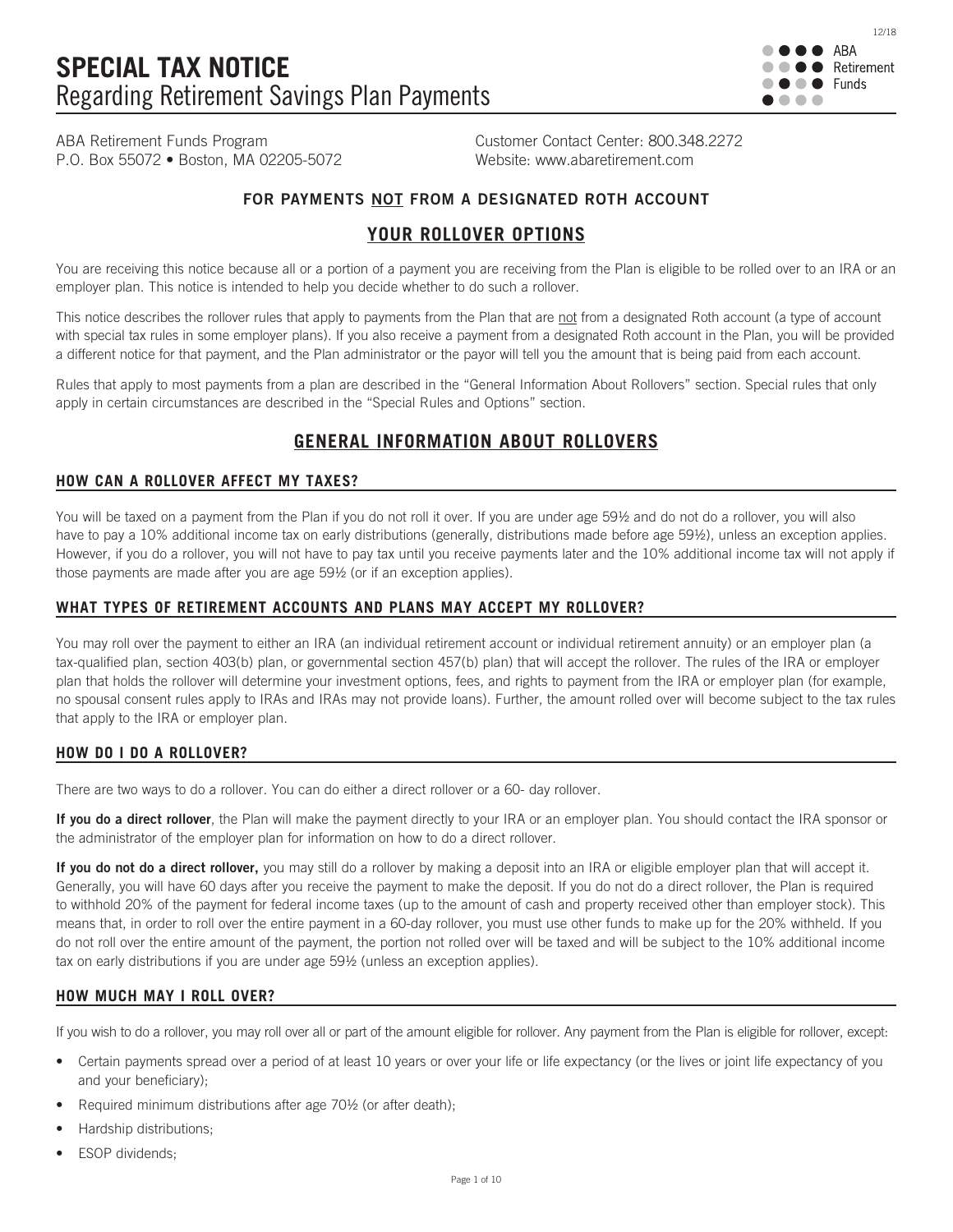- Corrective distributions of contributions that exceed tax law limitations;
- Loans treated as deemed distributions (for example, loans in default due to missed payments before your employment ends);
- Cost of life insurance paid by the Plan;
- Payments of certain automatic enrollment contributions requested to be withdrawn within 90 days of the first contribution; and
- Amounts treated as distributed because of a prohibited allocation of S corporation stock under an ESOP (also, there will generally be adverse tax consequences if you roll over a distribution of S corporation stock to an IRA).

The Plan administrator or the payor can tell you what portion of a payment is eligible for rollover.

# **IF I DON'T DO A ROLLOVER, WILL I HAVE TO PAY THE 10% ADDITIONAL INCOME TAX ON EARLY DISTRIBUTIONS?**

If you are under age 59½, you will have to pay the 10% additional income tax on early distributions for any payment from the Plan (including amounts withheld for income tax) that you do not roll over, unless one of the exceptions listed below applies. This tax applies to the part of the distribution that you must include in income and is in addition to the regular income tax on the payment not rolled over.

The 10% additional income tax does not apply to the following payments from the Plan:

- Payments made after you separate from service if you will be at least age 55 in the year of the separation;
- Payments that start after you separate from service if paid at least annually in equal or close to equal amounts over your life or life expectancy (or the lives or joint life expectancy of you and your beneficiary);
- Payments from a governmental plan made after you separate from service if you are a qualified public safety employee and you will be at least age 50 in the year of the separation;
- Payments made due to disability;
- Payments after your death;
- Payments of ESOP dividends;
- Corrective distributions of contributions that exceed tax law limitations;
- Cost of life insurance paid by the Plan;
- Payments made directly to the government to satisfy a federal tax levy;
- Payments made under a qualified domestic relations order (QDRO);
- Payments up to the amount of your deductible medical expenses (without regard to whether you itemize deductions for the taxable year);
- Certain payments made while you are on active duty if you were a member of a reserve component called to duty after September 11, 2001 for more than 179 days;
- Payments of certain automatic enrollment contributions requested to be withdrawn within 90 days of the first contribution;
- Payments for certain distributions relating to certain federally declared disasters; and
- Phased retirement payments made to federal employees.

# **IF I DO A ROLLOVER TO AN IRA, WILL THE 10% ADDITIONAL INCOME TAX APPLY TO EARLY DISTRIBUTIONS FROM THE IRA?**

If you receive a payment from an IRA when you are under age 59½, you will have to pay the 10% additional income tax on early distributions on the part of the distribution that you must include in income, unless an exception applies. In general, the exceptions to the 10% additional income tax for early distributions from an IRA are the same as the exceptions listed above for early distributions from a plan. However, there are a few differences for payments from an IRA, including:

- The exception for payments made after you separate from service if you will be at least age 55 in the year of the separation (or age 50 for qualified public safety employees) does not apply.
- The exception for qualified domestic relations orders (QDROs) does not apply (although a special rule applies under which, as part of a divorce or separation agreement, a tax-free transfer may be made directly to an IRA of a spouse or former spouse).
- The exception for payments made at least annually in equal or close to equal amounts over a specified period applies without regard to whether you have had a separation from service.
- There are additional exceptions for (1) payments for qualified higher education expenses, (2) payments up to \$10,000 used in a qualified first- time home purchase, and (3) payments for health insurance premiums after you have received unemployment compensation for 12 consecutive weeks (or would have been eligible to receive unemployment compensation but for self-employed status).

# **WILL I OWE STATE INCOME TAXES?**

This notice does not describe any State or local income tax rules (including withholding rules).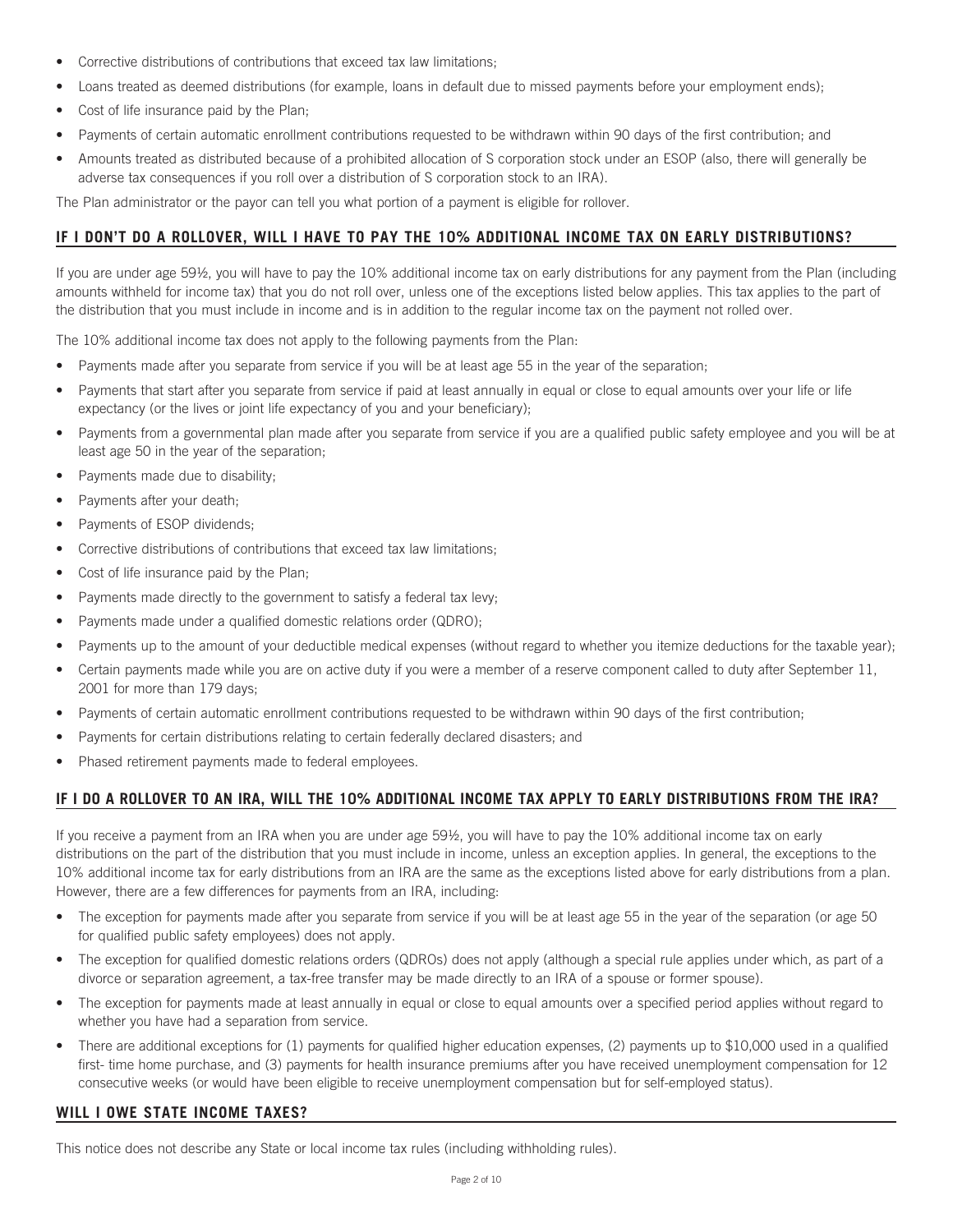# **SPECIAL RULES AND OPTIONS**

# **IF YOUR PAYMENT INCLUDES AFTER-TAX CONTRIBUTIONS**

After-tax contributions included in a payment are not taxed. If a payment is only part of your benefit, an allocable portion of your after-tax contributions is included in the payment, so you cannot take a payment of only after-tax contributions. However, if you have pre-1987 aftertax contributions maintained in a separate account, a special rule may apply to determine whether the after-tax contributions are included in a payment. In addition, special rules apply when you do a rollover, as described below.

You may roll over to an IRA a payment that includes after-tax contributions through either a direct rollover or a 60-day rollover. You must keep track of the aggregate amount of the after-tax contributions in all of your IRAs (in order to determine your taxable income for later payments from the IRAs). If you do a direct rollover of only a portion of the amount paid from the Plan and at the same time the rest is paid to you, the portion directly rolled over consists first of the amount that would be taxable if not rolled over. For example, assume you are receiving a distribution of \$12,000, of which \$2,000 is after-tax contributions. In this case, if you directly roll over \$10,000 to an IRA that is not a Roth IRA, no amount is taxable because the \$2,000 amount not directly rolled over is treated as being after-tax contributions. If you do a direct rollover of the entire amount paid from the Plan to two or more destinations at the same time, you can choose which destination receives the after-tax contributions.

If you do a 60-day rollover to an IRA of only a portion of a payment made to you, the after-tax contributions are treated as rolled over last. For example, assume you are receiving a distribution of \$12,000, of which

\$2,000 is after-tax contributions, and no part of the distribution is directly rolled over. In this case, if you roll over \$10,000 to an IRA that is not a Roth IRA in a 60-day rollover, no amount is taxable because the \$2,000 amount not rolled over is treated as being after-tax contributions.

You may roll over to an employer plan all of a payment that includes after-tax contributions, but only through a direct rollover (and only if the receiving plan separately accounts for after-tax contributions and is not a governmental section 457(b) plan). You can do a 60-day rollover to an employer plan of part of a payment that includes after-tax contributions, but only up to the amount of the payment that would be taxable if not rolled over.

# **IF YOU MISS THE 60-DAY ROLLOVER DEADLINE**

Generally, the 60-day rollover deadline cannot be extended. However, the IRS has the limited authority to waive the deadline under certain extraordinary circumstances, such as when external events prevented you from completing the rollover by the 60-day rollover deadline. Under certain circumstances, you may claim eligibility for a waiver of the 60-day rollover deadline by making a written self-certification. Otherwise, to apply for a waiver from the IRS, you must file a private letter ruling request with the IRS. Private letter ruling requests require the payment of a nonrefundable user fee. For more information, see IRS Publication 590- A, *Contributions to Individual Retirement Arrangements (IRAs)*.

# **IF YOUR PAYMENT INCLUDES EMPLOYER STOCK THAT YOU DO NOT ROLL OVER**

If you do not do a rollover, you can apply a special rule to payments of employer stock (or other employer securities) that are either attributable to after-tax contributions or paid in a lump sum after separation from service (or after age 59½, disability, or the participant's death). Under the special rule, the net unrealized appreciation on the stock will not be taxed when distributed from the Plan and will be taxed at capital gain rates when you sell the stock. Net unrealized appreciation is generally the increase in the value of employer stock after it was acquired by the Plan. If you do a rollover for a payment that includes employer stock (for example, by selling the stock and rolling over the proceeds within 60 days of the payment), the special rule relating to the distributed employer stock will not apply to any subsequent payments from the IRA or employer plan. The Plan administrator can tell you the amount of any net unrealized appreciation.

# **IF YOU HAVE AN OUTSTANDING LOAN THAT IS BEING OFFSET**

If you have an outstanding loan from the Plan, your Plan benefit may be offset by the outstanding amount of the loan, typically when your employment ends. The offset amount is treated as a distribution to you at the time of the offset. Generally, you may roll over all or any portion of the offset amount. Any offset amount that is not rolled over will be taxed (including the 10% additional income tax on early distributions, unless an exception applies). You may roll over offset amounts to an IRA or an employer plan (if the terms of the employer plan permit the plan to receive plan loan offset rollovers).

How long you have to complete the rollover depends on what kind of plan loan offset you have. If you have a qualified plan loan offset, you will have until your tax return due date (including extensions) for the tax year during which the offset occurs to complete your rollover. A qualified plan loan offset occurs when a plan loan in good standing is offset because your employer plan terminates, or because you sever from employment. If your plan loan offset occurs for any other reason, then you have 60 days from the date the offset occurs to complete your rollover.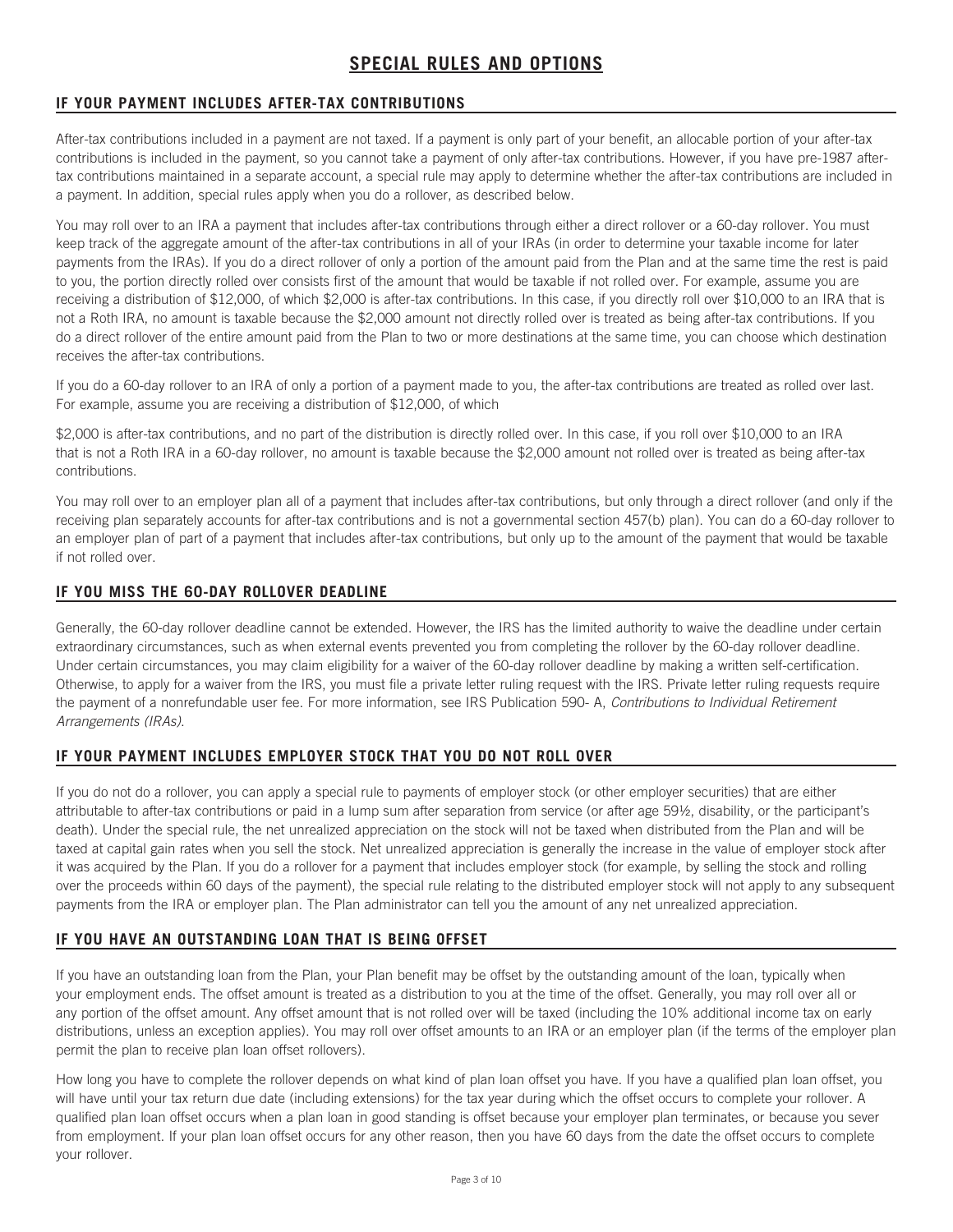If you were born on or before January 1, 1936 and receive a lump sum distribution that you do not roll over, special rules for calculating the amount of the tax on the payment might apply to you. For more information, see IRS Publication 575, *Pension and Annuity Income.*

# **IF YOUR PAYMENT IS FROM A GOVERNMENTAL SECTION 457(B) PLAN**

If the Plan is a governmental section 457(b) plan, the same rules described elsewhere in this notice generally apply, allowing you to roll over the payment to an IRA or an employer plan that accepts rollovers. One difference is that, if you do not do a rollover, you will not have to pay the 10% additional income tax on early distributions from the Plan even if you are under age 59½ (unless the payment is from a separate account holding rollover contributions that were made to the Plan from a tax-qualified plan, a section 403(b) plan, or an IRA). However, if you do a rollover to an IRA or to an employer plan that is not a governmental section 457(b) plan, a later distribution made before age 59½ will be subject to the 10% additional income tax on early distributions (unless an exception applies). Other differences include that you cannot do a rollover if the payment is due to an "unforeseeable emergency" and the special rules under "If your payment includes employer stock that you do not roll over" and "If you were born on or before January 1, 1936" do not apply.

# **IF YOU ARE AN ELIGIBLE RETIRED PUBLIC SAFETY OFFICER AND YOUR PAYMENT IS USED TO PAY FOR HEALTH COVERAGE OR QUALIFIED LONG-TERM CARE INSURANCE**

If the Plan is a governmental plan, you retired as a public safety officer, and your retirement was by reason of disability or was after normal retirement age, you can exclude from your taxable income Plan payments paid directly as premiums to an accident or health plan (or a qualified long-term care insurance contract) that your employer maintains for you, your spouse, or your dependents, up to a maximum of \$3,000 annually. For this purpose, a public safety officer is a law enforcement officer, firefighter, chaplain, or member of a rescue squad or ambulance crew.

# **IF YOU ROLL OVER YOUR PAYMENT TO A ROTH IRA**

If you roll over a payment from the Plan to a Roth IRA, a special rule applies under which the amount of the payment rolled over (reduced by any after-tax amounts) will be taxed. However, the 10% additional income tax on early distributions will not apply (unless you take the amount rolled over out of the Roth IRA within 5 years, counting from January 1 of the year of the rollover).

If you roll over the payment to a Roth IRA, later payments from the Roth IRA that are qualified distributions will not be taxed (including earnings after the rollover). A qualified distribution from a Roth IRA is a payment made after you are age 59½ (or after your death or disability, or as a qualified first-time homebuyer distribution of up to \$10,000) and after you have had a Roth IRA for at least 5 years. In applying this 5-year rule, you count from January 1 of the year for which your first contribution was made to a Roth IRA. Payments from the Roth IRA that are not qualified distributions will be taxed to the extent of earnings after the rollover, including the 10% additional income tax on early distributions (unless an exception applies). You do not have to take required minimum distributions from a Roth IRA during your lifetime. For more information, see IRS Publication 590-A, *Contributions to Individual Retirement Arrangements (IRAs), and IRS Publication 590-B, Distributions from Individual Retirement Arrangements (IRAs).*

# **IF YOU DO A ROLLOVER TO A DESIGNATED ROTH ACCOUNT IN THE PLAN**

You cannot roll over a distribution to a designated Roth account in another employer's plan. However, you can roll the distribution over into a designated Roth account in the distributing Plan. If you roll over a payment from the Plan to a designated Roth account in the Plan, the amount of the payment rolled over (reduced by any after-tax amounts directly rolled over) will be taxed. However, the 10% additional tax on early distributions will not apply (unless you take the amount rolled over out of the designated Roth account within the 5-year period that begins on January 1 of the year of the rollover).

If you roll over the payment to a designated Roth account in the Plan, later payments from the designated Roth account that are qualified distributions will not be taxed (including earnings after the rollover). A qualified distribution from a designated Roth account is a payment made both after you are age 59½ (or after your death or disability) and after you have had a designated Roth account in the Plan for at least 5 years. In applying this 5-year rule, you count from January 1 of the year your first contribution was made to the designated Roth account. However, if you made a direct rollover to a designated Roth account in the Plan from a designated Roth account in a plan of another employer, the 5-year period begins on January 1 of the year you made the first contribution to the designated Roth account in the Plan or, if earlier, to the designated Roth account in the plan of the other employer. Payments from the designated Roth account that are not qualified distributions will be taxed to the extent of earnings after the rollover, including the 10% additional income tax on early distributions (unless an exception applies).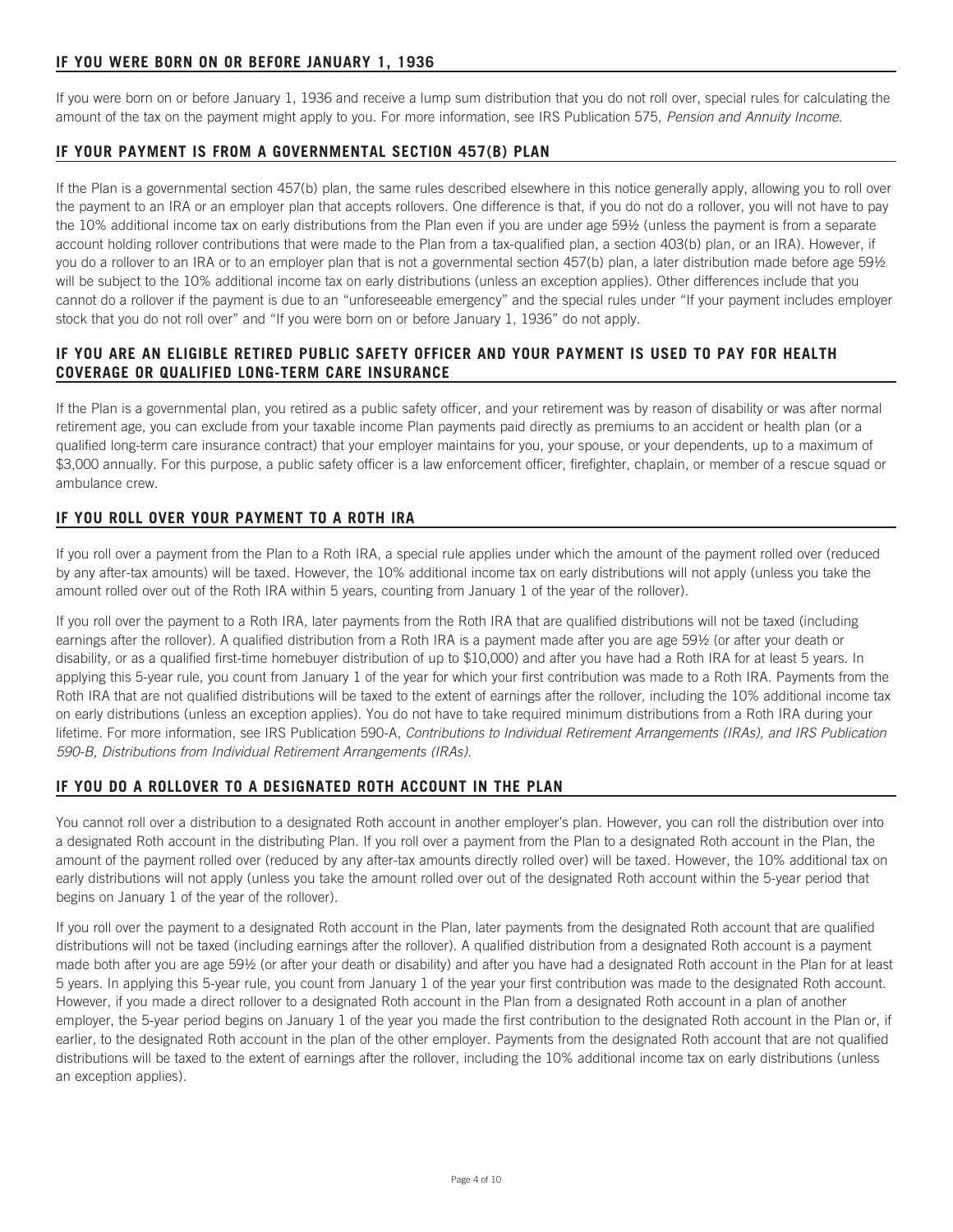# **IF YOU ARE NOT A PLAN PARTICIPANT**

**Payments after death of the participant.** If you receive a distribution after the participant's death that you do not roll over, the distribution will generally be taxed in the same manner described elsewhere in this notice. However, the 10% additional income tax on early distributions and the special rules for public safety officers do not apply, and the special rule described under the section "If you were born on or before January 1, 1936" applies only if the participant was born on or before January 1, 1936.

**If you are a surviving spouse.** If you receive a payment from the Plan as the surviving spouse of a deceased participant, you have the same rollover options that the participant would have had, as described elsewhere in this notice. In addition, if you choose to do a rollover to an IRA, you may treat the IRA as your own or as an inherited IRA.

An IRA you treat as your own is treated like any other IRA of yours, so that payments made to you before you are age 59½ will be subject to the 10% additional income tax on early distributions (unless an exception applies) and required minimum distributions from your IRA do not have to start until after you are age 70½.

If you treat the IRA as an inherited IRA, payments from the IRA will not be subject to the 10% additional income tax on early distributions. However, if the participant had started taking required minimum distributions, you will have to receive required minimum distributions from the inherited IRA. If the participant had not started taking required minimum distributions from the Plan, you will not have to start receiving required minimum distributions from the inherited IRA until the year the participant would have been age 70½.

**If you are a surviving beneficiary other than a spouse.** If you receive a payment from the Plan because of the participant's death and you are a designated beneficiary other than a surviving spouse, the only rollover option you have is to do a direct rollover to an inherited IRA. Payments from the inherited IRA will not be subject to the 10% additional income tax on early distributions. You will have to receive required minimum distributions from the inherited IRA.

Payments under a qualified domestic relations order. If you are the spouse or former spouse of the participant who receives a payment from the Plan under a qualified domestic relations order (QDRO), you generally have the same options and the same tax treatment that the participant would have (for example, you may roll over the payment to your own IRA or an eligible employer plan that will accept it). However, payments under the QDRO will not be subject to the 10% additional income tax on early distributions.

# **IF YOU ARE A NONRESIDENT ALIEN**

If you are a nonresident alien and you do not do a direct rollover to a U.S. IRA or U.S. employer plan, instead of withholding 20%, the Plan is generally required to withhold 30% of the payment for federal income taxes. If the amount withheld exceeds the amount of tax you owe (as may happen if you do a 60-day rollover), you may request an income tax refund by filing Form 1040NR and attaching your Form 1042-S. See Form W-8BEN for claiming that you are entitled to a reduced rate of withholding under an income tax treaty. For more information, see also IRS Publication 519, U.S. Tax Guide for Aliens, and IRS Publication 515, *Withholding of Tax on Nonresident Aliens and Foreign Entities.*

# **OTHER SPECIAL RULES**

If a payment is one in a series of payments for less than 10 years, your choice whether to make a direct rollover will apply to all later payments in the series (unless you make a different choice for later payments).

If your payments for the year are less than \$200 (not including payments from a designated Roth account in the Plan), the Plan is not required to allow you to do a direct rollover and is not required to withhold federal income taxes. However, you may do a 60-day rollover.

Unless you elect otherwise, a mandatory cashout of more than \$1,000 (not including payments from a designated Roth account in the Plan) will be directly rolled over to an IRA chosen by the Plan administrator or the payor. A mandatory cashout is a payment from a plan to a participant made before age 62 (or normal retirement age, if later) and without consent, where the participant's benefit does not exceed \$5,000 (not including any amounts held under the plan as a result of a prior rollover made to the plan).

You may have special rollover rights if you recently served in the U.S. Armed Forces. For more information on special rollover rights related to the U.S. Armed Forces, see IRS Publication 3, *Armed Forces' Tax Guid*e. You also may have special rollover rights if you were affected by a federally declared disaster (or similar event), or if you received a distribution on account of a disaster. For more information on special rollover rights related to disaster relief, see the IRS website at www.irs.gov.

# **FOR MORE INFORMATION**

You may wish to consult with the Plan administrator or payor, or a professional tax advisor, before taking a payment from the Plan. Also, you can find more detailed information on the federal tax treatment of payments from employer plans in: IRS Publication 575, *Pension and Annuity Income*; IRS Publication 590-A, *Contributions to Individual Retirement Arrangements (IRAs);* IRS Publication 590-B, *Distributions from Individual Retirement Arrangements (IRAs)*; and IRS Publication 571, *Tax-Sheltered Annuity Plans (403(b) Plans)*. These publications are available from a local IRS office, on the web at www.irs.gov, or by calling 1-800-TAX-FORM.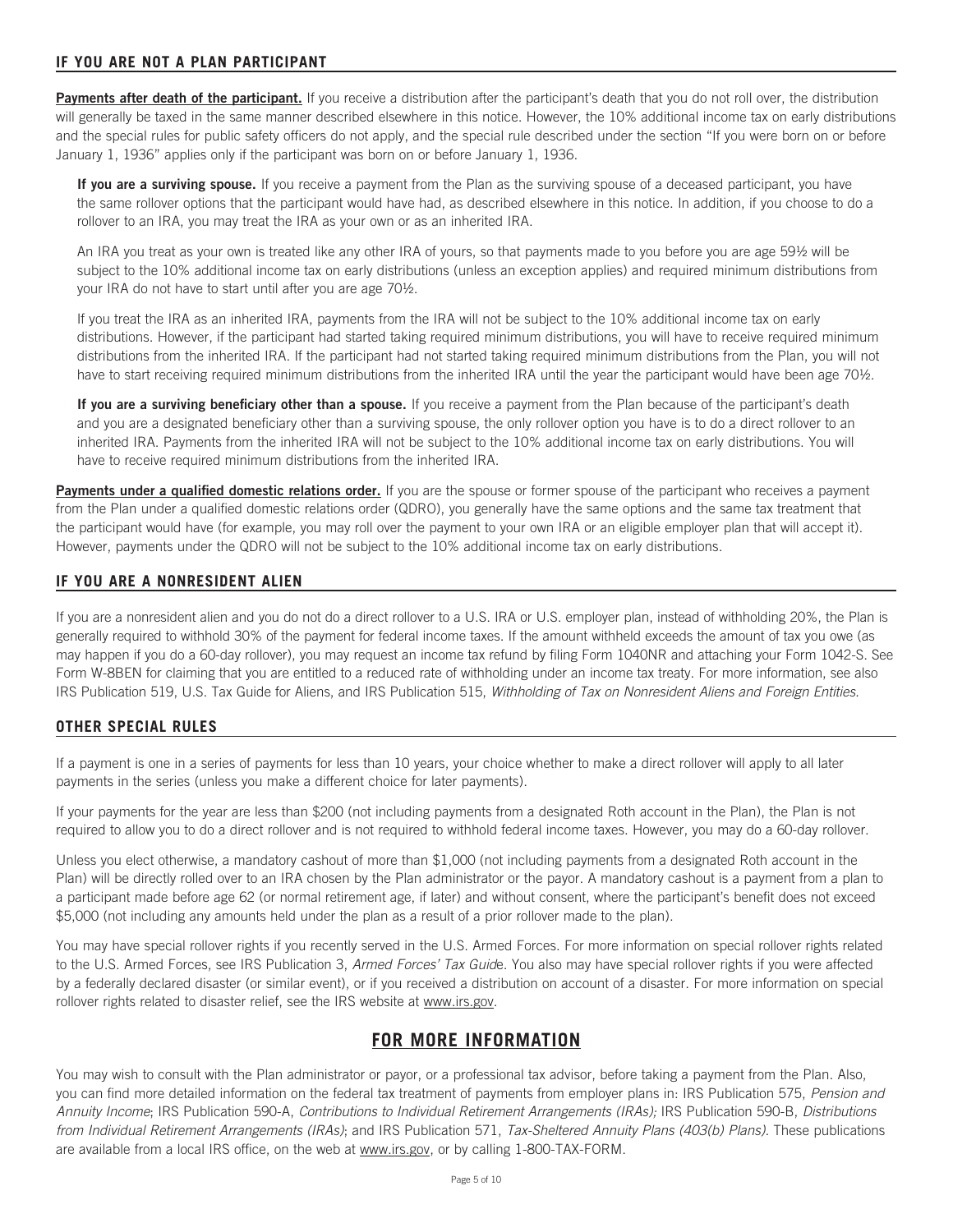# **FOR PAYMENTS FROM A DESIGNATED ROTH ACCOUNT**

# **YOUR ROLLOVER OPTIONS**

You are receiving this notice because all or a portion of a payment you are receiving from the Plan is eligible to be rolled over to a Roth IRA or designated Roth account in an employer plan. This notice is intended to help you decide whether to do a rollover.

This notice describes the rollover rules that apply to payments from the Plan that are from a designated Roth account. If you also receive a payment from the Plan that is not from a designated Roth account, you will be provided a different notice for that payment, and the Plan administrator or the payor will tell you the amount that is being paid from each account.

Rules that apply to most payments from a designated Roth account are described in the "General Information About Rollovers" section. Special rules that only apply in certain circumstances are described in the "Special Rules and Options" section.

# **GENERAL INFORMATION ABOUT ROLLOVERS**

# **HOW CAN A ROLLOVER AFFECT MY TAXES?**

After-tax contributions included in a payment from a designated Roth account are not taxed, but earnings might be taxed. The tax treatment of earnings included in the payment depends on whether the payment is a qualified distribution. If a payment is only part of your designated Roth account, the payment will include an allocable portion of the earnings in your designated Roth account.

If the payment from the Plan is not a qualified distribution and you do not do a rollover to a Roth IRA or a designated Roth account in an employer plan, you will be taxed on the earnings in the payment. If you are under age 59½, a 10% additional income tax on early distributions (generally, distributions made before age 59½) will also apply to the earnings (unless an exception applies). However, if you do a rollover, you will not have to pay taxes currently on the earnings and you will not have to pay taxes later on payments that are qualified distributions.

If the payment from the Plan is a qualified distribution, you will not be taxed on any part of the payment even if you do not do a rollover. If you do a rollover, you will not be taxed on the amount you roll over and any earnings on the amount you roll over will not be taxed if paid later in a qualified distribution.

A qualified distribution from a designated Roth account in the Plan is a payment made after you are age 59½ (or after your death or disability) and after you have had a designated Roth account in the Plan for at least 5 years. In applying the 5- year rule, you count from January 1 of the year your first contribution was made to the designated Roth account. However, if you did a direct rollover to a designated Roth account in the Plan from a designated Roth account in another employer plan, your participation will count from January 1 of the year your first contribution was made to the designated Roth account in the Plan or, if earlier, to the designated Roth account in the other employer plan.

# **WHAT TYPES OF RETIREMENT ACCOUNTS AND PLANS MAY ACCEPT MY ROLLOVER?**

You may roll over the payment to either a Roth IRA (a Roth individual retirement account or Roth individual retirement annuity) or a designated Roth account in an employer plan (a tax-qualified plan, section 403(b) plan, or governmental section 457 plan) that will accept the rollover. The rules of the Roth IRA or employer plan that holds the rollover will determine your investment options, fees, and rights to payment from the Roth IRA or employer plan (for example, no spousal consent rules apply to Roth IRAs and Roth IRAs may not provide loans). Further, the amount rolled over will become subject to the tax rules that apply to the Roth IRA or the designated Roth account in the employer plan. In general, these tax rules are similar to those described elsewhere in this notice, but differences include:

- If you do a rollover to a Roth IRA, all of your Roth IRAs will be considered for purposes of determining whether you have satisfied the 5-year rule (counting from January 1 of the year for which your first contribution was made to any of your Roth IRAs).
- If you do a rollover to a Roth IRA, you will not be required to take a distribution from the Roth IRA during your lifetime and you must keep track of the aggregate amount of the after-tax contributions in all of your Roth IRAs (in order to determine your taxable income for later Roth IRA payments that are not qualified distributions).
- Eligible rollover distributions from a Roth IRA can only be rolled over to another Roth IRA.

# **HOW DO I DO A ROLLOVER?**

There are two ways to do a rollover. You can either do a direct rollover or a 60- day rollover.

If you do a direct rollover, the Plan will make the payment directly to your Roth IRA or designated Roth account in an employer plan. You should contact the Roth IRA sponsor or the administrator of the employer plan for information on how to do a direct rollover.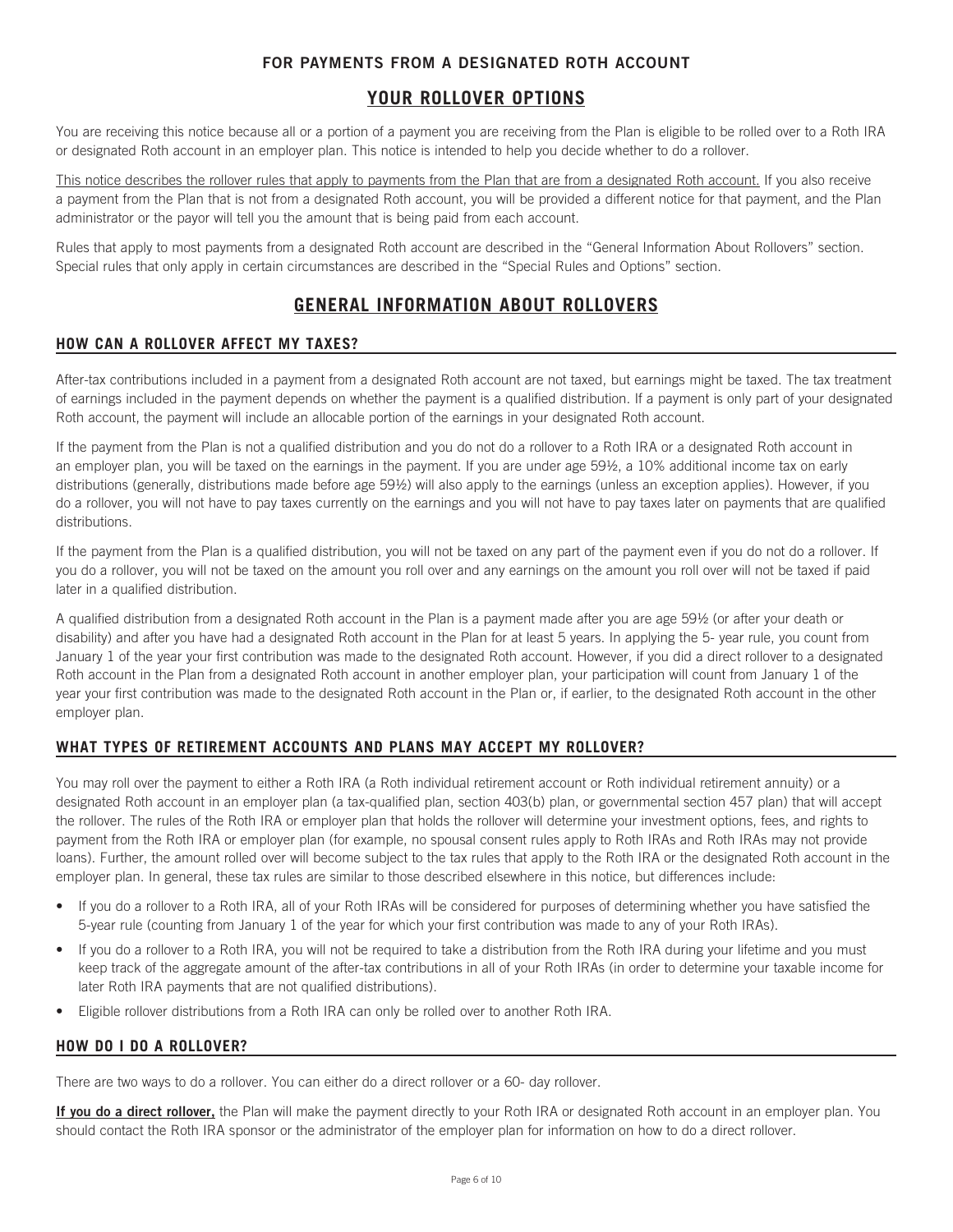**If you do not do a direct rollover,** you may still do a rollover by making a deposit (generally within 60 days) into a Roth IRA, whether the payment is a qualified or nonqualified distribution. In addition, you can do a rollover by making a deposit within 60 days into a designated Roth account in an employer plan if the payment is a nonqualified distribution and the rollover does not exceed the amount of the earnings in the payment. You cannot do a 60-day rollover to an employer plan of any part of a qualified distribution. If you receive a distribution that is a nonqualified distribution and you do not roll over an amount at least equal to the earnings allocable to the distribution, you will be taxed on the amount of those earnings not rolled over, including the 10% additional income tax on early distributions if you are under age 59½ (unless an exception applies).

If you do a direct rollover of only a portion of the amount paid from the Plan and a portion is paid to you at the same time, the portion directly rolled over consists first of earnings.

If you do not do a direct rollover and the payment is not a qualified distribution, the Plan is required to withhold 20% of the earnings for federal income taxes (up to the amount of cash and property received other than employer stock). This means that, in order to roll over the entire payment in a 60-day rollover to a Roth IRA, you must use other funds to make up for the 20% withheld.

# **HOW MUCH MAY I ROLL OVER?**

If you wish to do a rollover, you may roll over all or part of the amount eligible for rollover. Any payment from the Plan is eligible for rollover, except:

- Certain payments spread over a period of at least 10 years or over your life or life expectancy (or the lives or joint life expectancy of you and your beneficiary);
- Required minimum distributions after age 70½ (or after death);
- Hardship distributions;
- ESOP dividends;
- Corrective distributions of contributions that exceed tax law limitations;
- Loans treated as deemed distributions (for example, loans in default due to missed payments before your employment ends);
- Cost of life insurance paid by the Plan;
- Payments of certain automatic enrollment contributions requested to be withdrawn within 90 days of the first contribution; and
- Amounts treated as distributed because of a prohibited allocation of S corporation stock under an ESOP (also, there will generally be adverse tax consequences if S corporation stock is held by an IRA).

The Plan administrator or the payor can tell you what portion of a payment is eligible for rollover.

# **IF I DON'T DO A ROLLOVER, WILL I HAVE TO PAY THE 10% ADDITIONAL INCOME TAX ON EARLY DISTRIBUTIONS?**

If a payment is not a qualified distribution and you are under age 59½, you will have to pay the 10% additional income tax on early distributions with respect to the earnings allocated to the payment that you do not roll over (including amounts withheld for income tax), unless one of the exceptions listed below applies. This tax is in addition to the regular income tax on the earnings not rolled over.

The 10% additional income tax does not apply to the following payments from the Plan:

- Payments made after you separate from service if you will be at least age 55 in the year of the separation;
- Payments that start after you separate from service if paid at least annually in equal or close to equal amounts over your life or life expectancy (or the lives or joint life expectancy of you and your beneficiary);
- Payments from a governmental plan made after you separate from service if you are a qualified public safety employee and you will be at least age 50 in the year of the separation;
- Payments made due to disability;
- Payments after your death;
- Payments of ESOP dividends ;
- Corrective distributions of contributions that exceed tax law limitations;
- Cost of life insurance paid by the Plan;
- Payments made directly to the government to satisfy a federal tax levy;
- Payments made under a qualified domestic relations order (QDRO);
- Payments up to the amount of your deductible medical expenses (without regard to whether you itemize deductions for the taxable year);
- Certain payments made while you are on active duty if you were a member of a reserve component called to duty after September 11, 2001 for more than 179 days;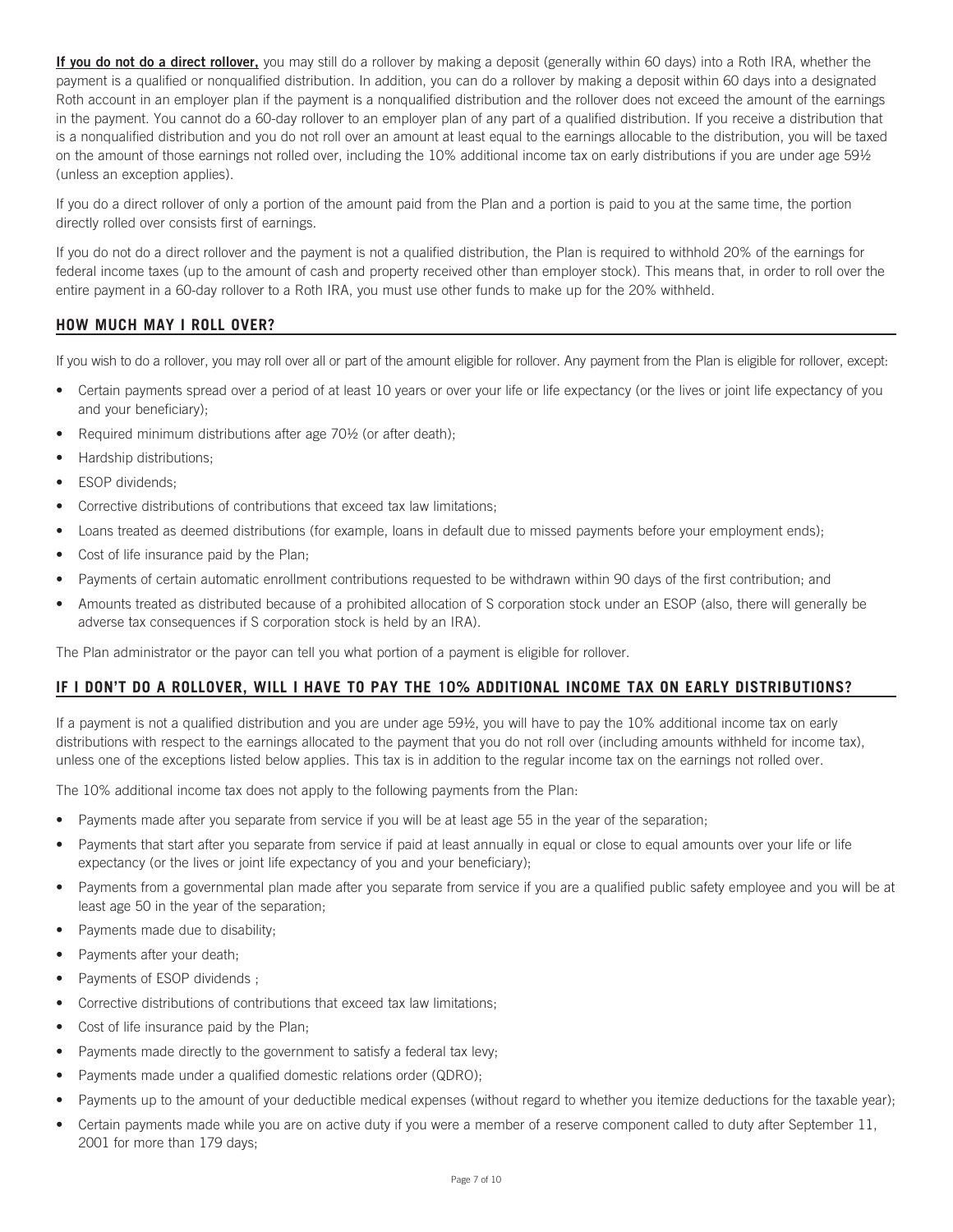- Payments of certain automatic enrollment contributions requested to be withdrawn within 90 days of the first contribution; and
- Payments for certain distributions relating to certain federally declared disasters.

# **IF I DO A ROLLOVER TO A ROTH IRA, WILL THE 10% ADDITIONAL INCOME TAX APPLY TO EARLY DISTRIBUTIONS FROM THE IRA?**

If you receive a payment from a Roth IRA when you are under age 59½, you will have to pay the 10% additional income tax on early distributions on the earnings paid from the Roth IRA, unless an exception applies or the payment is a qualified distribution. In general, the exceptions to the 10% additional income tax for early distributions from a Roth IRA listed above are the same as the exceptions for early distributions from a plan. However, there are a few differences for payments from a Roth IRA, including:

- The exception for payments made after you separate from service if you will be at least age 55 in the year of the separation (or age 50 for qualified public safety employees) does not apply.
- The exception for qualified domestic relations orders (QDROs) does not apply (although a special rule applies under which, as part of a divorce or separation agreement, a tax-free transfer may be made directly to a Roth IRA of a spouse or former spouse).
- The exception for payments made at least annually in equal or close to equal amounts over a specified period applies without regard to whether you have had a separation from service.
- There are additional exceptions for (1) payments for qualified higher education expenses, (2) payments up to \$10,000 used in a qualified first- time home purchase, and (3) payments for health insurance premiums after you have received unemployment compensation for 12 consecutive weeks (or would have been eligible to receive unemployment compensation but for self-employed status).

# **WILL I OWE STATE INCOME TAXES?**

This notice does not describe any State or local income tax rules (including withholding rules).

# **SPECIAL RULES AND OPTIONS**

# **IF YOU MISS THE 60-DAY ROLLOVER DEADLINE**

Generally, the 60-day rollover deadline cannot be extended. However, the IRS has the limited authority to waive the deadline under certain extraordinary circumstances, such as when external events prevented you from completing the rollover by the 60-day rollover deadline. Under certain circumstances, you may claim eligibility for a waiver of the 60-day rollover deadline by making a written self-certification. Otherwise, to apply for a waiver from the IRS, you must file a private letter ruling request with the IRS. Private letter ruling requests require the payment of a nonrefundable user fee. For more information, see IRS Publication 590-A, *Contributions to Individual Retirement Arrangements (IRAs)*.

# **IF YOUR PAYMENT INCLUDES EMPLOYER STOCK THAT YOU DO NOT ROLL OVER**

If you receive a payment that is not a qualified distribution and you do not roll it over, you can apply a special rule to payments of employer stock (or other employer securities) that are paid in a lump sum after separation from service (or after age 59½, disability, or the participant's death). Under the special rule, the net unrealized appreciation on the stock included in the earnings in the payment will not be taxed when distributed to you from the Plan and will be taxed at capital gain rates when you sell the stock. If you do a rollover to a Roth IRA for a nonqualified distribution that includes employer stock (for example, by selling the stock and rolling over the proceeds within 60 days of the distribution), you will not have any taxable income and the special rule relating to the distributed employer stock will not apply to any subsequent payments from the Roth IRA or employer plan. Net unrealized appreciation is generally the increase in the value of the employer stock after it was acquired by the Plan. The Plan administrator can tell you the amount of any net unrealized appreciation.

If you receive a payment that is a qualified distribution that includes employer stock and you do not roll it over, your basis in the stock (used to determine gain or loss when you later sell the stock) will equal the fair market value of the stock at the time of the payment from the Plan.

# **IF YOU HAVE AN OUTSTANDING LOAN THAT IS BEING OFFSET**

If you have an outstanding loan from the Plan, your Plan benefit may be offset by the outstanding amount of the loan, typically when your employment ends. The offset amount is treated as a distribution to you at the time of the offset. Generally, you may roll over all or any portion of the offset amount. If the distribution attributable to the offset is not a qualified distribution and you do not roll over the offset amount, you will be taxed on any earnings included in the distribution (including the 10% additional income tax on early distributions, unless an exception applies). You may roll over the earnings included in the loan offset to a Roth IRA or designated Roth account in an employer plan (if the terms of the employer plan permit the plan to receive plan loan offset rollovers). You may also roll over the full amount of the offset to a Roth IRA.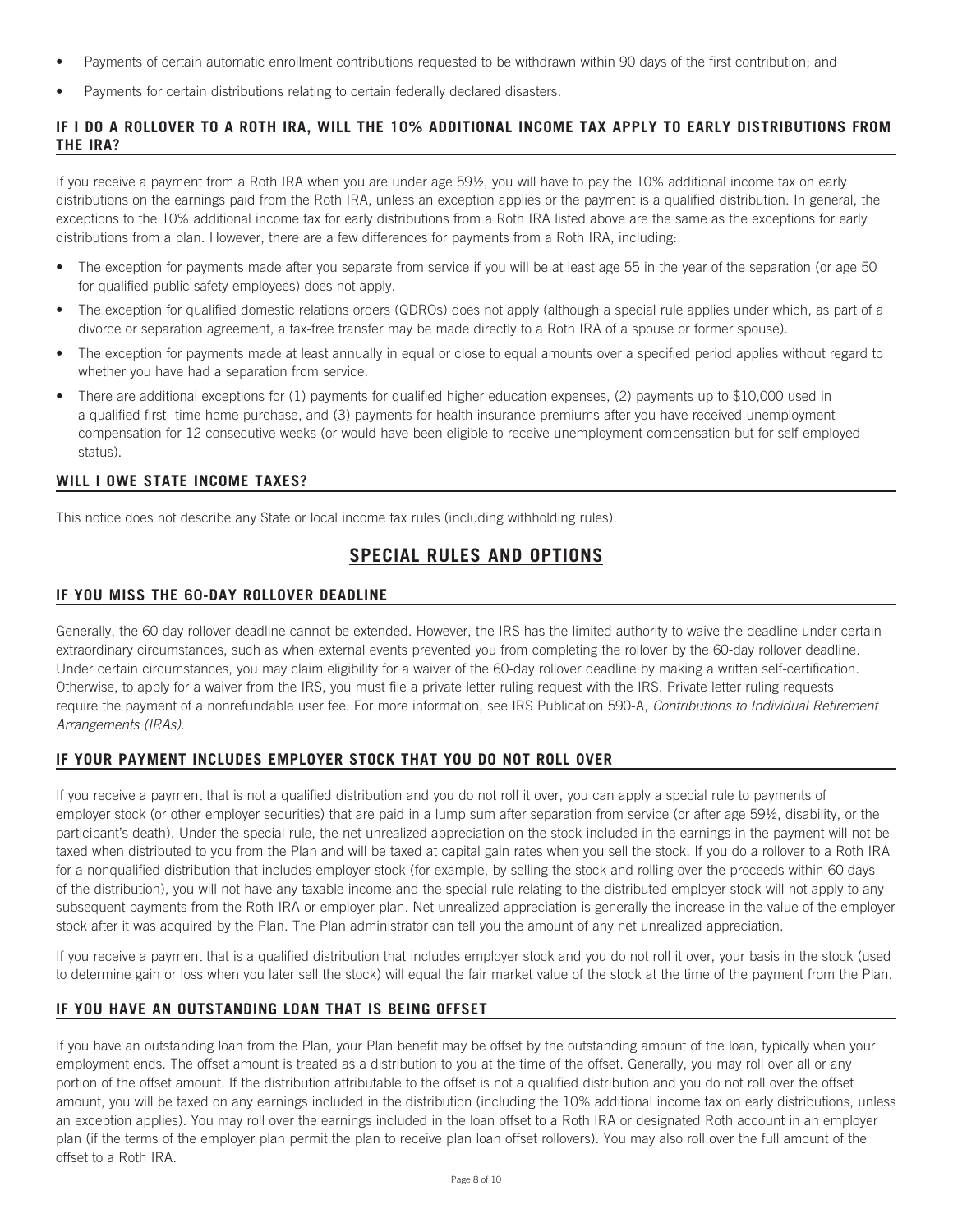How long you have to complete the rollover depends on what kind of plan loan offset you have. If you have a qualified plan loan offset, you will have until your tax return due date (including extensions) for the tax year during which the offset occurs to complete your rollover. A qualified plan loan offset occurs when a plan loan in good standing is offset because your employer plan terminates, or because you sever from employment. If your plan loan offset occurs for any other reason, then you have 60 days from the date the offset occurs to complete your rollover.

# **IF YOU RECEIVE A NONQUALIFIED DISTRIBUTION AND YOU WERE BORN ON OR BEFORE JANUARY 1, 1936**

If you were born on or before January 1, 1936, and receive a lump sum distribution that is not a qualified distribution and that you do not roll over, special rules for calculating the amount of the tax on the earnings in the payment might apply to you. For more information, see IRS Publication 575, *Pension and Annuity Income.*

# **IF YOUR PAYMENT IS FROM A GOVERNMENTAL SECTION 457(B) PLAN**

If the Plan is a governmental section 457(b) plan, the same rules described elsewhere in this notice generally apply, allowing you to roll over the payment to an IRA or an employer plan that accepts rollovers. One difference is that, if you receive a payment that is not a qualified distribution and you do not roll it over, you will not have to pay the 10% additional income tax on early distributions with respect to the earnings allocated to the payment that you do not roll over, even if you are under age 59½ (unless the payment is from a separate account holding rollover contributions that were made to the Plan from a tax-qualified plan, a section 403(b) plan, or an IRA). However, if you do a rollover to an IRA or to an employer plan that is not a governmental section 457(b) plan, a later distribution that is not a qualified distribution made before age 59½ will be subject to the 10% additional income tax on earnings allocated to the payment (unless an exception applies). Other differences include that you cannot do a rollover if the payment is due to an "unforeseeable emergency" and the special rules under "If your payment includes employer stock that you do not roll over" and "If you were born on or before January 1, 1936" do not apply.

# **IF YOU RECEIVE A NONQUALIFIED DISTRIBUTION, ARE AN ELIGIBLE RETIRED PUBLIC SAFETY OFFICER, AND YOUR PAYMENT IS USED TO PAY FOR HEALTH COVERAGE OR QUALIFIED LONG-TERM CARE INSURANCE**

If the Plan is a governmental plan, you retired as a public safety officer, and your retirement was by reason of disability or was after normal retirement age, you can exclude from your taxable income nonqualified distributions paid directly as premiums to an accident or health plan (or a qualified long-term care insurance contract) that your employer maintains for you, your spouse, or your dependents, up to a maximum of \$3,000 annually. For this purpose, a public safety officer is a law enforcement officer, firefighter, chaplain, or member of a rescue squad or ambulance crew.

# **IF YOU ARE NOT A PLAN PARTICIPANT**

**Payments after death of the participant.** If you receive a distribution after the participant's death that you do not roll over, the distribution will generally be taxed in the same manner described elsewhere in this notice. However, whether the payment is a qualified distribution generally depends on when the participant first made a contribution to the designated Roth account in the Plan. Also, the 10% additional income tax on early distributions and the special rules for public safety officers do not apply, and the special rule described under the section "If you receive a nonqualified distribution and you were born on or before January 1, 1936" applies only if the participant was born on or before January 1, 1936.

**If you are a surviving spouse.** If you receive a payment from the Plan as the surviving spouse of a deceased participant, you have the same rollover options that the participant would have had, as described elsewhere in this notice. In addition, if you choose to do a rollover to a Roth IRA, you may treat the Roth IRA as your own or as an inherited Roth IRA.

A Roth IRA you treat as your own is treated like any other Roth IRA of yours, so that you will not have to receive any required minimum distributions during your lifetime and earnings paid to you in a nonqualified distribution before you are age 59½ will be subject to the 10% additional income tax on early distributions (unless an exception applies).

If you treat the Roth IRA as an inherited Roth IRA, payments from the Roth IRA will not be subject to the 10% additional income tax on early distributions. An inherited Roth IRA is subject to required minimum distributions. If the participant had started taking required minimum distributions from the Plan, you will have to receive required minimum distributions from the inherited Roth IRA. If the participant had not started taking required minimum distributions, you will not have to start receiving required minimum distributions from the inherited Roth IRA until the year the participant would have been age 70½.

**If you are a surviving beneficiary other than a spouse.** If you receive a payment from the Plan because of the participant's death and you are a designated beneficiary other than a surviving spouse, the only rollover option you have is to do a direct rollover to an inherited Roth IRA. Payments from the inherited Roth IRA, even if made in a nonqualified distribution, will not be subject to the 10% additional income tax on early distributions. You will have to receive required minimum distributions from the inherited Roth IRA.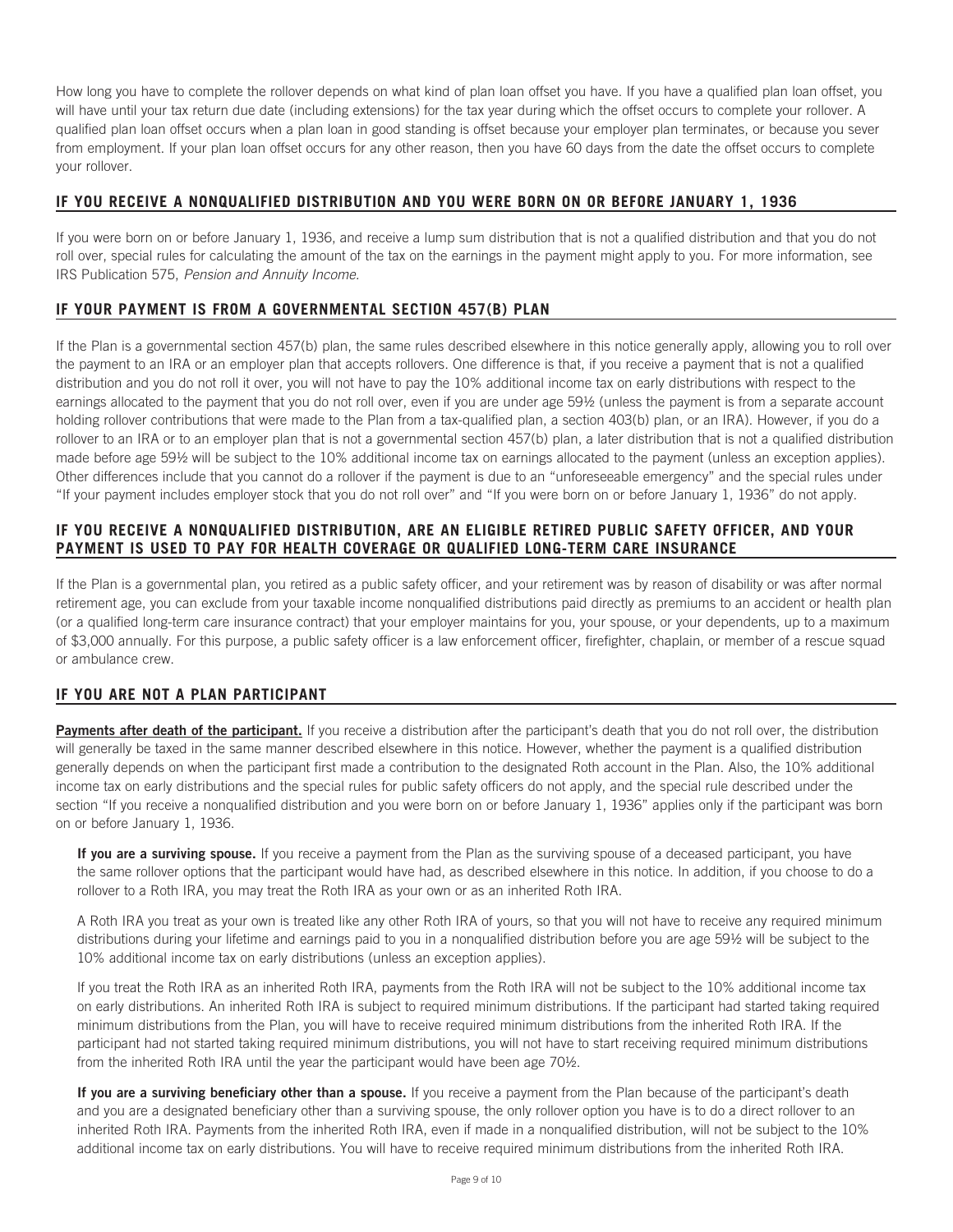Payments under a qualified domestic relations order. If you are the spouse or a former spouse of the participant who receives a payment from the Plan under a qualified domestic relations order (QDRO), you generally have the same options and the same tax treatment that the participant would have (for example, you may roll over the payment as described in this notice).

# **IF YOU ARE A NONRESIDENT ALIEN**

If you are a nonresident alien and you do not do a direct rollover to a U.S. IRA or U.S. employer plan, instead of withholding 20%, the Plan is generally required to withhold 30% of the payment for federal income taxes. If the amount withheld exceeds the amount of tax you owe (as may happen if you do a 60-day rollover), you may request an income tax refund by filing Form 1040NR and attaching your Form 1042- S. See Form W-8BEN for claiming that you are entitled to a reduced rate of withholding under an income tax treaty. For more information, see also IRS Publication 519, *U.S. Tax Guide for Aliens, and IRS Publication 515, Withholding of Tax on Nonresident Aliens and Foreign Entities.*

# **OTHER SPECIAL RULES**

If a payment is one in a series of payments for less than 10 years, your choice whether to make a direct rollover will apply to all later payments in the series (unless you make a different choice for later payments).

If your payments for the year (only including payments from the designated Roth account in the Plan) are less than \$200, the Plan is not required to allow you to do a direct rollover and is not required to withhold federal income taxes.

However, you can do a 60-day rollover.

Unless you elect otherwise, a mandatory cashout from the designated Roth account in the Plan of more than \$1,000 will be directly rolled over to a Roth IRA chosen by the Plan administrator or the payor. A mandatory cashout is a payment from a plan to a participant made before age 62 (or normal retirement age, if later) and without consent, where the participant's benefit does not exceed \$5,000 (not including any amounts held under the plan as a result of a prior rollover made to the plan).

You may have special rollover rights if you recently served in the U.S. Armed Forces. For more information on special rollover rights related to the U.S. Armed Forces, see IRS Publication 3, *Armed Forces' Tax Guide*. You also may have special rollover rights if you were affected by a federally declared disaster (or similar event), or if you received a distribution on account of a disaster. For more information on special rollover rights related to disaster relief, see the IRS website at www.irs.gov.

# **FOR MORE INFORMATION**

You may wish to consult with the Plan administrator or payor, or a professional tax advisor, before taking a payment from the Plan. Also, you can find more detailed information on the federal tax treatment of payments from employer plans in: IRS Publication 575, *Pension and Annuity Income; IRS Publication 590-A, Contributions to Individual Retirement Arrangements (IRAs)*; IRS

Publication 590-B, Distributions from Individual Retirement Arrangements (IRAs); and IRS Publication 571, *Tax-Sheltered Annuity Plans (403(b) Plans)*. These publications are available from a local IRS office, on the web at www.irs.gov, or by calling 1-800-TAX-FORM.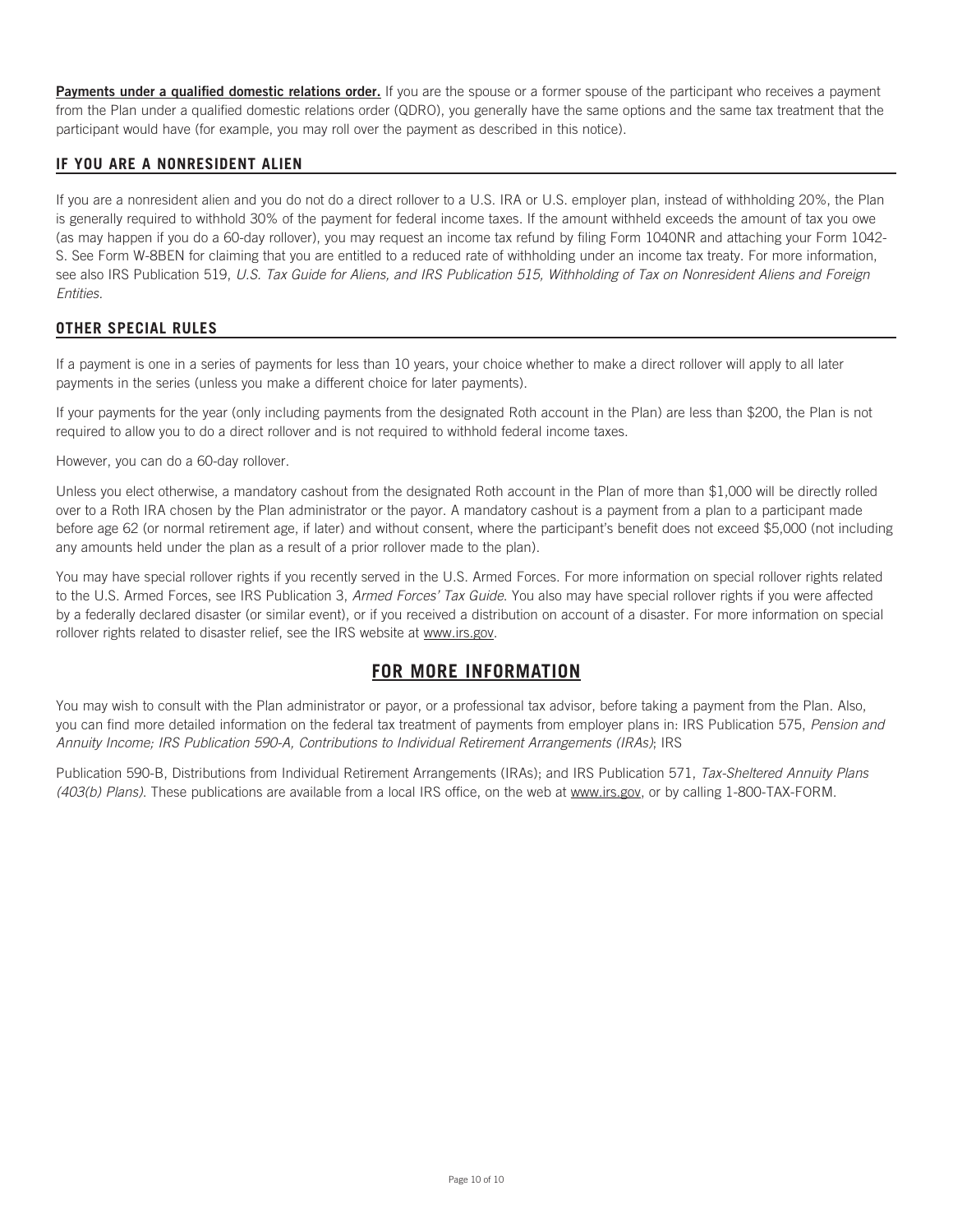

05/18

# **NOTICE OF BENEFITS and Benefit Payment Form**

ABA Retirement Funds Program ("the Program") Customer Contact Center: 800.348.2272 P.O. Box 55072 • Boston, MA 02205-5072 Website: www.abaretirement.com

Read this notice carefully — it contains important plan distribution information you and your spouse will need before you decide how to receive your benefits from your employer's plan through the ABA Retirement Funds Program ("the Program").

# **HOW ARE BENEFITS PAID?**

You will receive your benefit under the plan as a single lump sum distribution.

# **OPTIONAL FORMS OF DISTRIBUTION**

If your vested account balance is greater than \$5,000, you may elect instead to receive payment of your plan account in the form of installment payments (monthly, quarterly, semi-annual, or annual installment payments) or in the form of a partial withdrawal.

# **WHEN WILL PAYMENT OF MY BENEFITS BEGIN?**

You are entitled to receive a distribution of your plan account upon your termination of employment as soon as administratively practicable after you submit the appropriate distribution form to the address shown on such form. Unless you elect otherwise, payment of your plan account will begin no later than the 60th day after the end of the plan year which includes the latest of the date of your termination of employment, your 65th birthday, or the 10th anniversary of the date you became a participant in the plan. You may elect, however, to defer payment of your plan account until April 1 following the later of the year you attain age 70 1/2 and the year you terminate employment except that if you are a 5% owner, certain minimum distributions must begin no later than April 1 following the year you attain 70 1/2, regardless of whether you have terminated employment.

# **WHAT DEATH BENEFIT IS PAYABLE IF I DIE AFTER DISTRIBUTION BEGINS?**

If the distribution of your account balance has begun in the form of installment payments, then any remaining portion of your account will, after your death, continue to be paid to your surviving spouse (or, with the consent of your spouse, any other designated beneficiary) in the form of installments at least as rapidly as those installments were paid prior to your death.

No benefit is payable after your death if you previously received a single lump sum payment of your entire vested account balance.

# **WHAT DEATH BENEFIT IS PAYABLE IF I DIE BEFORE DISTRIBUTION BEGINS?**

If you are married at the time of your death and you die before the distribution of your account balance has begun, your surviving spouse will receive a distribution of your account in the form of a single lump sum distribution or installment payments (as elected by your surviving spouse). If you are not married at the time of your death or you designated, with the consent of your spouse, a beneficiary other than your spouse, your beneficiary will receive distribution of your plan account in the form of a single lump sum distribution or installment payments, as elected by your beneficiary.

# **YOUR RIGHT TO RECEIVE ADDITIONAL INFORMATION AND REVOCATION**

You have the right to receive information from the Plan Administrator (i.e., the Employer/Plan Sponsor) about the relative value of your plan account within a reasonable time before your benefit begins to be paid to you. You may change or revoke your elected benefit form at any time during the 180-day period ending on the date your benefits are paid to you.

# **FUTURE CHANGES**

Once you sign the appropriate distribution form, you agree that benefits under the plan will be paid in the form stated on the distribution form.

# **INVOLUNTARY CASH-OUTS**

Unless you elect otherwise, if your vested account balance is \$1,000 or less, the Plan will automatically pay your benefit to you in a single lump sum payment. Unless you elect otherwise, if your benefit is between \$1,000 and \$5,000, it will be rolled over to a Citibank IRA. The Citibank IRA will be invested in an investment product designed to preserve principal and provide a reasonable rate of return and liquidity. Any fees and expenses will be charged to your IRA.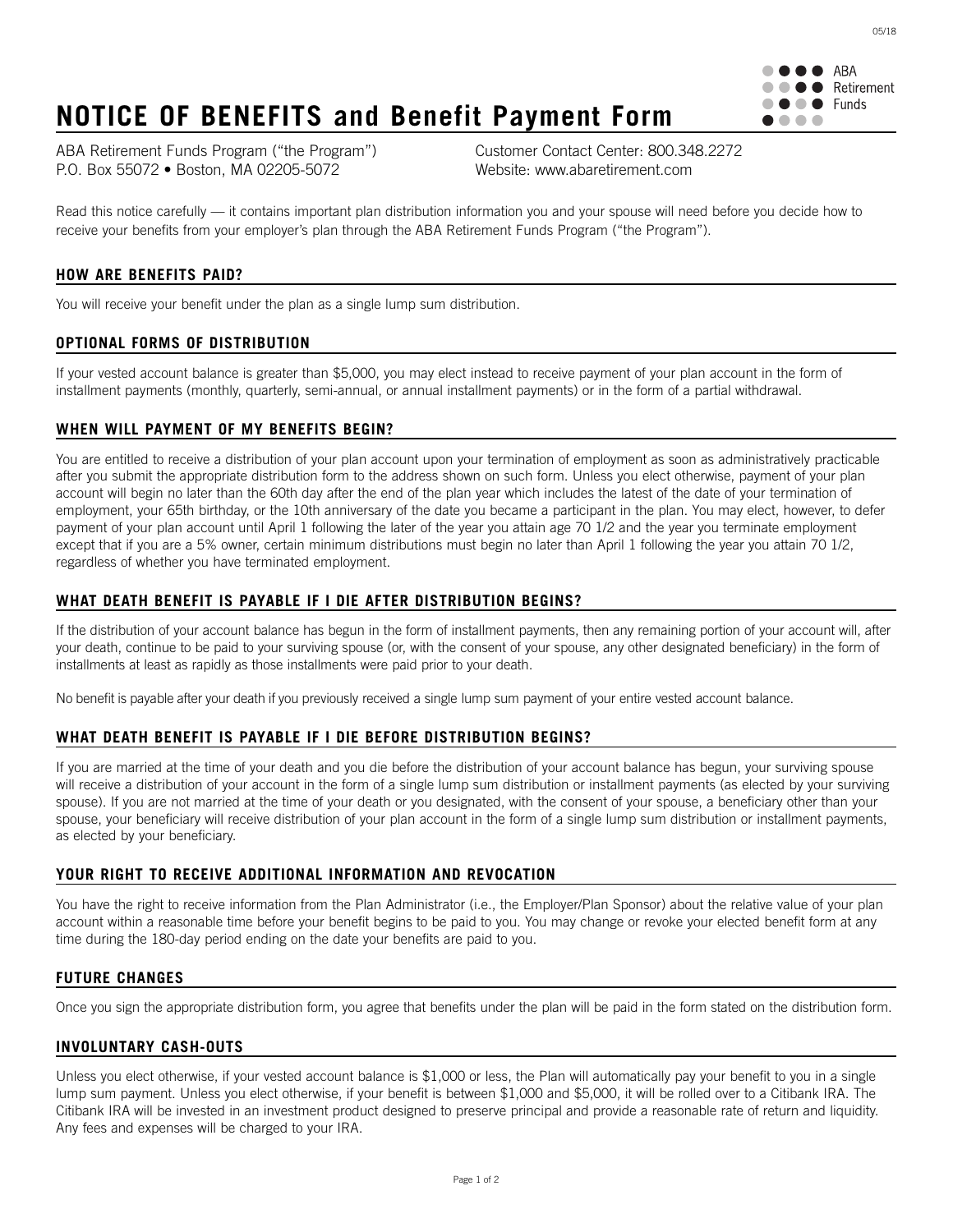# **IMPORTANT INFORMATION REGARDING YOUR RIGHT TO DEFER DISTRIBUTIONS**

As a participant who is eligible to receive benefits, you will make a decision about what to do with your retirement savings in the plan. You may leave your money in your account, where it will continue to be invested as you choose and will continue to defer federal income tax.

If you decide to take money out of the plan, any amount that is not directly rolled over to an IRA or another eligible plan will be subject to 20% income tax withholding. Any amount received that is not rolled over within 60 days must be included in your taxable income and may be subject to an additional 10% penalty tax if you received the amount before age 59 1/2. If you decide to keep your money in the plan, you must begin taking at least a minimum payment beginning April 1st of the calendar year following the year you reach age 70 1/2 or retire, whichever is later.

If you decide to keep your money in the plan, you may continue to invest in any of the plan's investment options. Your account will still be subject to investment gains and losses. While there is a general inability to borrow against your account, you may take a partial or complete distribution at any time.

# **TIER I PRE-MIXED DIVERSITY FUNDS** *RETIREMENT DATE FUNDS*

### **2050 Retirement Date Fund**

*Investment Objective:* Providing long-term capital appreciation for participants planning to retire in or around the year 2050.

*Total Expense Ratio: 0.679% as of 12/31/17*

### **2040 Retirement Date Fund**

*Investment Objective:* Providing long-term capital appreciation for participants planning to retire in or around the year 2040.

*Total Expense Ratio: 0.654% as of 12/31/17*

### **2030 Retirement Date Fund**

*Investment Objective:* Providing long-term capital appreciation for participants planning to retire in or around the year 2030. *Total Expense Ratio: 0.651% as of 12/31/17*

### **2020 Retirement Date Fund**

*Investment Objective:* Providing long-term capital appreciation and more limited stability of principal for participants planning to retire in or around the year 2020.

### *Total Expense Ratio: 0.651% as of 12/31/17*

### **Lifetime Income Retirement Date Fund**

*Investment Objective:* Avoiding significant loss of principal for investors who have reached or are beyond their retirement date and is comprised primarily of bonds and shorter-term high quality debt instruments to provide stability and income.

*Total Expense Ratio: 0.663% as of 12/31/17*

### *TARGET RISK FUNDS*

### **Conservative Risk Fund**

*Investment Objective:* Avoiding significant loss of principal and is comprised primarily of bonds and shorter-term high-quality debt instruments to provide stability and income

*Total Expense Ratio: 0.737% as of 12/31/17*

### **Moderate Risk Fund**

*Investment Objective:* Providing long-term capital appreciation and more limited stability of principal.

*Total Expense Ratio: 0.760% as of 12/31/17*

### **Aggressive Risk Fund**

*Investment Objective:* Providing long-term capital appreciation.

### *Total Expense Ratio: 0.819% as of 12/31/17*

### *Balanced Fund*

The Balanced Fund is closed to new investments. For purposes of existing assets, the Balanced Fund is invested through the Bond Core Plus Fund and the Large Cap Equity Fund. Fees that are attributable to the Balanced Fund are paid by the Bond Core Plus Fund and the Large Cap Equity Fund.

# **TIER II PORTFOLIO BUILDING BLOCKS** *U.S. EQUITY FUNDS*

# **Large Cap Equity Fund**

*Investment Objective:* Achieving long-term growth of capital.

*Total Expense Ratio: 0.854% as of 12/31/17*

### **Large Cap Index Equity Fund**

*Investment Objective:* Replicating the total rate of return of the S&P 500 Index.

*Total Expense Ratio: 0.608% as of 12/31/17*

### **Mid Cap Index Equity Fund**

*Investment Objective:* Replicating the total rate of return of the S&P MidCap 400 Index. *Total Expense Ratio: 0.631% as of 12/31/17*

### **Small-Mid Cap Equity Fund**

*Investment Objective:* Achieving long-term growth of capital.

*Total Expense Ratio: 1.082% as of 12/31/17*

### **Small Cap Index Equity Fund**

*Investment Objective:* Replicating the total rate of return of the Russell 2000 Index. *Total Expense Ratio: 0.638% as of 12/31/17*

### **All Cap Index Equity Fund**

*Investment Objective:* Replicating the total rate of return of the Russell 3000 Index. *Total Expense Ratio: 0.628% as of 12/31/17*

### *NON-U.S. EQUITY FUNDS*

#### **International All Cap Equity Fund**

*Investment Objective:* Achieving long-term capital appreciation through a diversified portfolio of primarily non-U.S. equity securities.

*Total Expense Ratio: 1.068% as of 12/31/17*

### **International Index Equity Fund**

*Investment Objective:* Replicating the total rate of return of the MSCI ACWI ex-US Index. *Total Expense Ratio: 0.665% as of 12/31/17*

### *WORLD EQUITY FUND*

#### **Global All Cap Equity Fund**

*Investment Objective:* Achieving long-term growth of capital.

*Total Expense Ratio: 0.979% as of 12/31/17*

### *FIXED INCOME FUNDS*

### **Bond Core Plus Fund**

*Investment Objective:* Achieving a competitive total return from current income and capital appreciation by investing primarily in debt securities of varying maturities.

### *Total Expense Ratio: 0.738% as of 12/31/17*

### **Bond Index Fund**

*Investment Objective:* Replicating the total rate of return of the Barclays Capital U.S. Aggregate Bond Index. *Total Expense Ratio: 0.624% as of 12/31/17*

# **Stable Asset Return Fund**

*Investment Objective:* Providing current income consistent with the preservation of principal and liquidity.

*Total Expense Ratio: 0.733% as of 12/31/17*

### *NON-TRADITIONAL DIVERSIFYING FUNDS* **Real Asset Return Fund**

*Investment Objective:* Providing capital appreciation in excess of inflation.

*Total Expense Ratio: 0.982% as of 12/31/17*

### **Alternative Alpha Fund**

*Investment Objective:* Achieving long-term total returns in excess of the yield on cash-equivalent investments.

*Total Expense Ratio: 1.60% as of 12/31/17*

Please refer to the Annual Disclosure Document for more detailed information. The Annual Disclosure Document is available online at www.abaretirement.com (after logging on to your account) or by calling 800.348.2272.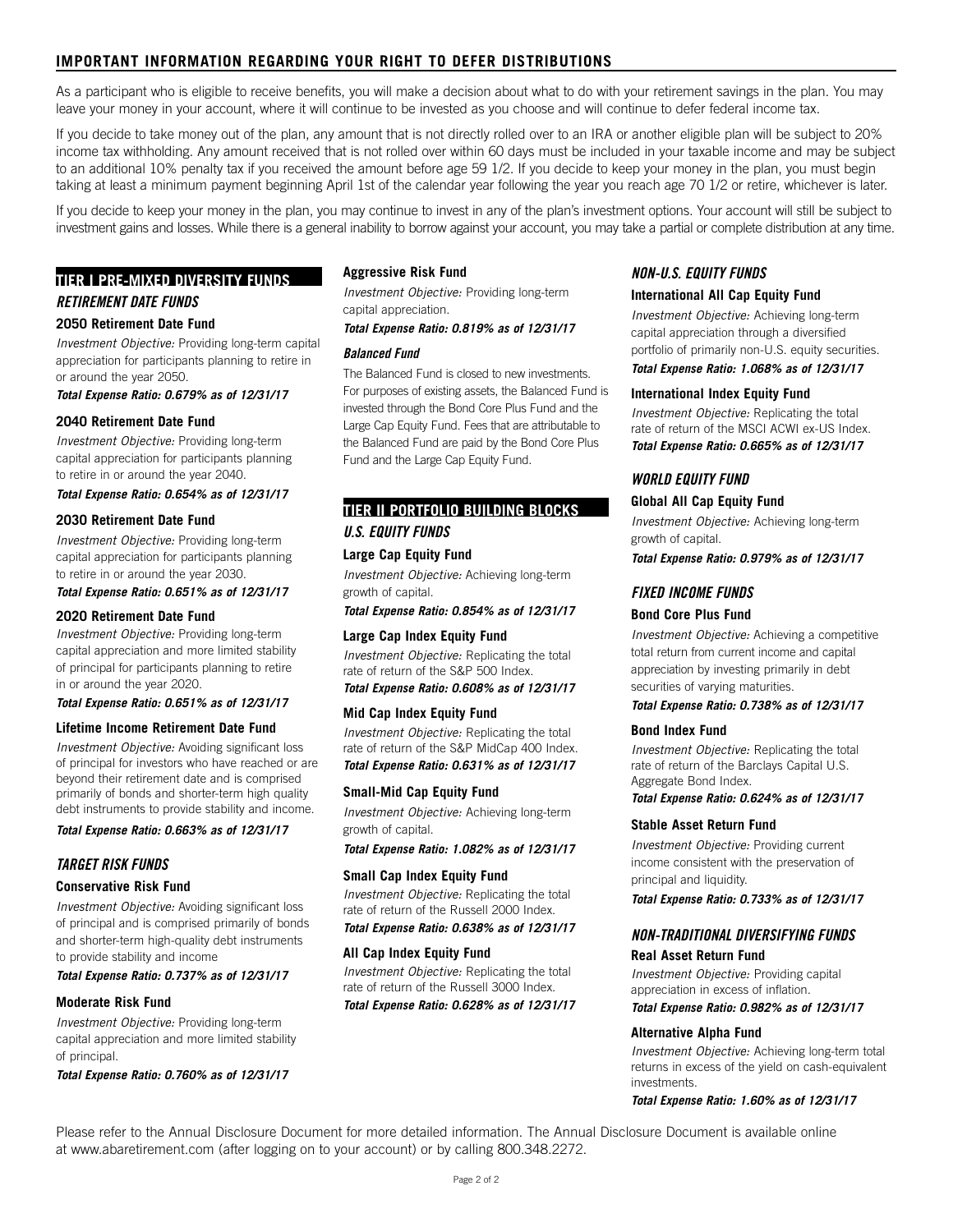# **NOTICE OF WAIVER OF ANNUITY and Election of Alternate Benefit Payment Form**

ABA  $\bullet$  Retirement  $\bullet \bullet \bullet$  Funds ....

05/18

ABA Retirement Funds Program ("the Program") Customer Contact Center: 800.348.2272 P.O. Box 55072 • Boston, MA 02205-5072 Website: www.abaretirement.com

# **[For Non-Profit Sharing Plans Only]**

Read this notice carefully — it contains important plan distribution information you and your spouse will need before you decide how to receive your benefits from your employer's plan through the ABA Retirement Funds Program ("the Program").

As a result of federal law and in an effort to protect the interests of plan participants and their spouses, if (i) you are a participant in a plan other than a profit sharing plan or (ii) you are a participant in a profit sharing plan and your account contains assets originating from a plan other than a profit sharing plan that was subject to the survivor annuity requirements of section 401(a)(11) and 417 of the Internal Revenue Code (such as a money purchase plan), the plan requires that retirement benefits be paid in the form of an annuity unless you waive the annuity and elect another form of benefit and, if you are married, your spouse consents to such waiver.

# **1. HOW ARE BENEFITS PAID?**

A plan participant who is not married must receive his or her benefit as a Life Annuity unless there has been a proper election by the plan participant to waive the Life Annuity as the form of distribution.

A plan participant who is married must receive payment of his or her benefit under the plan in the form of a Qualified Joint and Survivor Annuity (QJSA), unless there has been a proper election by the plan participant, with spousal consent, to waive the QJSA as the form of distribution and receive the benefit in an elected optional form of distribution offered under the plan (described below). In this event, the participant's spouse will no longer be eligible for survivor benefits after the participant's death unless the elected optional form of distribution provides for such benefits.

The annuity benefit is provided through an annuity contract, which will be purchased by the plan from an insurance company. The amount of your periodic benefits will be the largest benefit amount that can be purchased with your plan account balance at the time payments are to begin.

# **2. WHAT IS A LIFE ANNUITY?**

If you are not married at the time benefit payments begin under the plan, the normal form of benefit is a Life Annuity, which is an annuity that provides for periodic payments to you during your life. Upon your death, payments will end.

# **3. WHAT IS A QUALIFIED JOINT AND SURVIVOR ANNUITY (QJSA)?**

If you are married at the time benefit payments begin under the plan, the normal form of benefit is a QJSA, which is an annuity that provides for periodic payments to you during your life and, if you die before your spouse, for payments equal to 100% of the periodic amount that was paid to you during your life to continue to your surviving spouse until his or her death. (This form is known as a 100% QJSA.) If your spouse dies before you, the amount of the periodic payments to you will continue unchanged until your death.

**Example:** John Participant is receiving monthly benefits of \$300 under the 100% QJSA. He dies leaving Jane as his surviving spouse. Upon John's death, Jane will receive monthly benefits of \$300 for the remainder of her life under the 100% QJSA. If Jane dies before John, John will continue to receive a monthly benefit of \$300 until his death.

Because a QJSA provides for periodic payments over two lifetimes (i.e., yours and your spouse's), the amount of the periodic annuity payable during your life will be less than it would be under an annuity payable for your life only ("single life annuity"). This reduced amount contemplates the possibility that benefits under the QJSA form may be made for a longer period of time than under the single life annuity.

To determine the approximate level monthly payments you will receive under the 100% QJSA payment form as of the proposed distribution date, divide your vested account balance by the annuity factor on page 2 which most closely approximates your situation. Determine your age and, if you are married, your spouse's age as of the birth date nearest the proposed distribution date. The plan administrator, upon request, will provide a more precise calculation.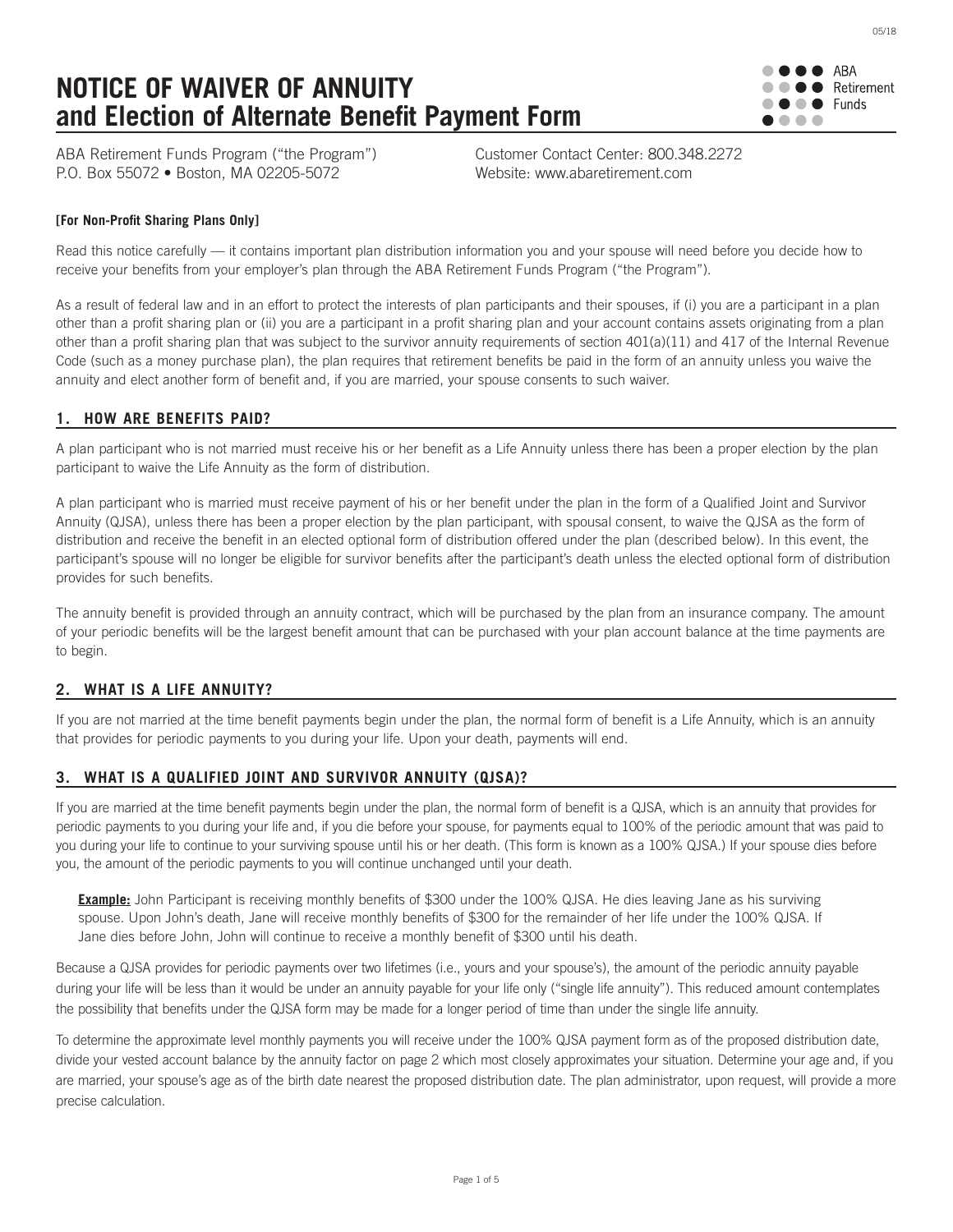| <b>ANNUITY FACTOR TABLE</b>      |                     |                       |                                    |                       |
|----------------------------------|---------------------|-----------------------|------------------------------------|-----------------------|
| <b>Married Participant's Age</b> | <b>Spouse's Age</b> | <b>Annuity Factor</b> | <b>Unmarried Participant's Age</b> | <b>Annuity Factor</b> |
| 50                               | 45                  | 177.12                | 50                                 | 153.16                |
| 50                               | 50                  | 172.64                | 52                                 | 148.45                |
| 50                               | 55                  | 168.38                | 54                                 | 143.49                |
| 55                               | 50                  | 168.38                | 55                                 | 140.93                |
| 55                               | 55                  | 162.84                | 57                                 | 135.59                |
| 55                               | 60                  | 157.66                | 59                                 | 130.02                |
| 60                               | 55                  | 157.66                | 60                                 | 127.15                |
| 60                               | 60                  | 150.96                | 61                                 | 124.23                |
| 60                               | 65                  | 144.86                | 62                                 | 121.06                |
| 65                               | 60                  | 144.86                | 63                                 | 118.25                |
| 65                               | 65                  | 137.04                | 64                                 | 115.21                |
| 65                               | 70                  | 130.17                | 65                                 | 112.14                |
| 70                               | 65                  | 130.17                | 66                                 | 109.07                |
| 70                               | 70                  | 121.48                | 68                                 | 102.91                |
| 70                               | 75                  | 113.95                | 70                                 | 96.69                 |

Note: We have based the annuity factors on the UP-1984 mortality tables, assuming a 6% interest rate. The insurance company from which the *annuity is paid may use different factors. Different factors will produce a different monthly payment.*

The quotient of your annuity factor divided into your vested account balance represents the approximate monthly payment you will receive during your lifetime if you elect to commence distribution on the proposed distribution date. If you are married, after your death, your spouse will receive 100% of that amount.

For example, if you and your spouse both are 65 and your vested account balance is \$10,000, your approximate monthly payment is \$72.97 (\$10,000 divided by 137.04) and, if your spouse survives you, the approximate monthly payment to your surviving spouse is \$72.97. If you are unmarried, age 65, and your nonforfeitable account balance is \$10,000, your approximate lifetime monthly payment is \$89.17 (\$10,000 divided by 112.14).

These monthly payments are only estimates. The plan administrator, upon request, will provide you with a more precise calculation.

# **4. OPTIONAL QUALIFIED SURVIVOR ANNUITY**

The plan provides that instead of electing a 100% QJSA, you may choose a 50% survivor benefit for your spouse after your death. If you choose a QJSA with a survivor benefit of 50%, the periodic annuity payment during your lifetime will be greater than under the 100% QJSA, and the monthly benefit amount payable to your spouse will be 50% of your monthly benefit amount.

**Example:** John Participant is receiving monthly benefits of \$300 under the 50% QJSA. He dies leaving Jane as his surviving spouse. Upon John's death, Jane will receive monthly benefits of \$150 for the remainder of her life under the 50% QJSA. If Jane dies before John, John will continue to receive a monthly benefit of \$300 until his death.

To determine the approximate level monthly payments you will receive under the 50% QJSA payment form as of the proposed distribution date, divide your vested account balance by the annuity factor below which most closely approximates your situation. Determine your age and, if you are married, your spouse's age as of the birth date nearest the proposed distribution date. The plan administrator, upon request, will provide a more precise calculation.

| <b>ANNUITY FACTOR TABLE</b>      |                     |                       |                                    |                       |
|----------------------------------|---------------------|-----------------------|------------------------------------|-----------------------|
| <b>Married Participant's Age</b> | <b>Spouse's Age</b> | <b>Annuity Factor</b> | <b>Unmarried Participant's Age</b> | <b>Annuity Factor</b> |
| 50                               | 45                  | 165.14                | 50                                 | 153.16                |
| 50                               | 50                  | 162.90                | 52                                 | 148.45                |
| 50                               | 55                  | 160.77                | 54                                 | 143.49                |
| 55                               | 50                  | 154.65                | 55                                 | 140.93                |
| 55                               | 55                  | 151.88                | 57                                 | 135.59                |
| 55                               | 60                  | 149.29                | 59                                 | 130.02                |
| 60                               | 55                  | 142.40                | 60                                 | 127.15                |
| 60                               | 60                  | 139.06                | 61                                 | 124.23                |
| 60                               | 65                  | 136.00                | 62                                 | 121.06                |
| 65                               | 60                  | 128.50                | 63                                 | 118.25                |
| 65                               | 65                  | 124.59                | 64                                 | 115.21                |
| 65                               | 70                  | 121.16                | 65                                 | 112.14                |
| 70                               | 65                  | 113.43                | 66                                 | 109.07                |
| 70                               | 70                  | 109.09                | 68                                 | 102.91                |
| 70                               | 75                  | 105.32                | 70                                 | 96.69                 |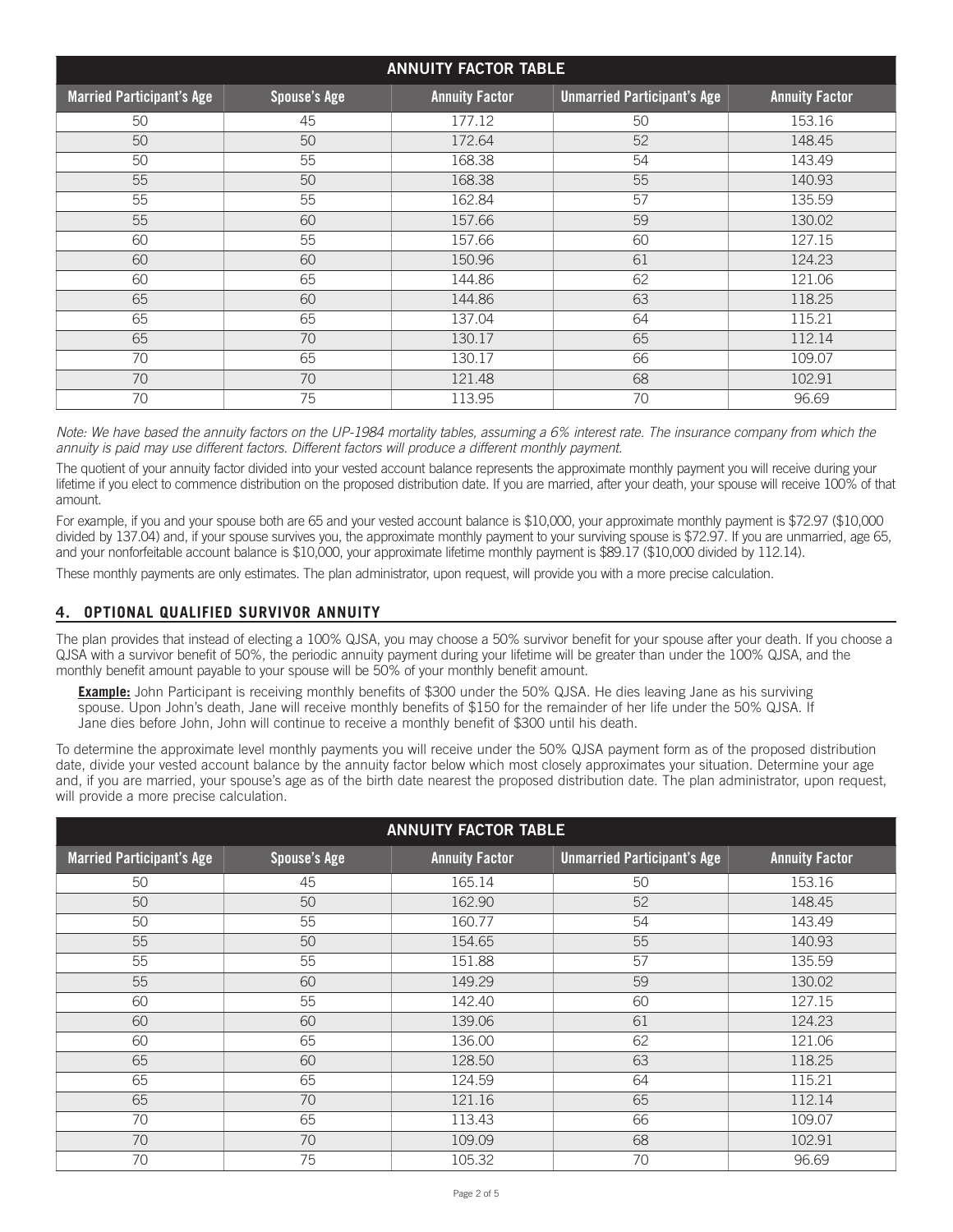Note: We have based the annuity factors on the UP-1984 mortality tables, assuming a 6% interest rate. The insurance company from which the *annuity is paid may use different factors. Different factors will produce a different monthly payment.*

The quotient of your annuity factor divided into your vested account balance represents the approximate monthly payment you will receive during your lifetime if you elect to commence distribution on the proposed distribution date. If you are married, after your death, your spouse will receive 50% of that amount.

For example, if you and your spouse both are 65 and your vested account balance is \$10,000, your approximate monthly payment is \$80.26 (\$10,000 divided by 124.59) and, if your spouse survives you, the approximate monthly payment to your surviving spouse is \$40.50. If you are unmarried, age 65, and your nonforfeitable account balance is \$10,000, your approximate lifetime monthly payment is \$89.17 (\$10,000 divided by 112.14).

These monthly payments are only estimates. The plan administrator, upon request, will provide you with a more precise calculation.

The 50% QJSA is actuarially equivalent in value to the single life annuity and the 100% QJSA.

# **5. OPTIONAL FORMS OF DISTRIBUTION**

You may elect instead, with applicable spousal consent, to receive your benefit in the form of a lump sum distribution (equal to your vested account balance or a lesser amount you specify), installment payments (monthly, quarterly, semi-annual or annual installment payments over a period projected to be at least 36 months), life annuity - period certain, joint and survivor annuity - period certain, or life annuity (in the case of a married participant). If you are married and elect an optional form of benefit, your spouse will no longer be eligible for monthly annuity payments after your death unless the other form you elect provides for such payments. If you are married and your spouse does not consent to your waiver, then your benefit will be paid as a QJSA.

A life annuity – period certain is an annuity payable for your life or until the end of a period (5, 10, 15 or 20 years) specified by you, whichever is later. If you die before the end of the specified period, payments (in the same amount as made to you during your lifetime) will be made to your beneficiary for the remainder of the specified period.

**Example:** John Participant is receiving monthly benefits of \$300 under a life annuity – 10 year period certain. He dies after receiving monthly benefits for 7 years, leaving Jane as his surviving beneficiary. Upon John's death, Jane will receive monthly benefits of \$300 for three years, the remainder of the 10-year period.

A joint and survivor annuity – period certain is an annuity payable for your life with a survivor annuity payable to your beneficiary (equal to 50% or 100%, as elected by you) which continues for the remaining lifetime of the survivor (either you or your beneficiary) or until the end of a period (5, 10, 15 or 20 years) specified by you, whichever is later. If the survivor dies before the end of the specified period, any additional payments will be made to the next succeeding beneficiary for the remainder of the specified period.

**Example:** John Participant is receiving monthly benefits of \$300 under a 100% joint and survivor annuity – 10 year period certain. He dies after receiving monthly benefits for 7 years, leaving Jane as his surviving beneficiary. Upon John's death, Jane will receive monthly benefits of \$300 for her remaining lifetime. If her remaining lifetime is less than three years (the remainder of the 10-year period), the next succeeding beneficiary will receive a monthly benefit until benefits have been paid for a total of 10 years.

You may elect certain optional forms of benefit to be paid in the form of a direct rollover. A direct rollover means the plan pays the distribution amount directly to another eligible employer plan or to an IRA. You may contact the Customer Contact Center at 800.348.2272 for more information.

# **6. FINANCIAL EFFECT OF FORMS OF BENEFIT**

The following chart illustrates the financial effect of electing various forms of benefits. The chart assumes that the participant has a vested account balance of \$10,000, and that both the participant and the spouse are age 65.

| <b>Form of Benefit</b> | <b>Financial Effect</b>                                                                                                        |
|------------------------|--------------------------------------------------------------------------------------------------------------------------------|
| Lump Sum Payment       | \$10,000<br>No benefits are paid after the participant's death.                                                                |
| <b>Life Annuity</b>    | \$89.17 per month for the participant's life only. No benefits are<br>paid after the participant's death.                      |
| 100% QJSA              | \$72.97 per month for the participant's life and \$72.97 per month<br>to the surviving spouse for the surviving spouse's life. |
| <b>50% QJSA</b>        | 80.26 per month for the participant's life and \$40.50 per month to<br>the surviving spouse for the surviving spouse's life.   |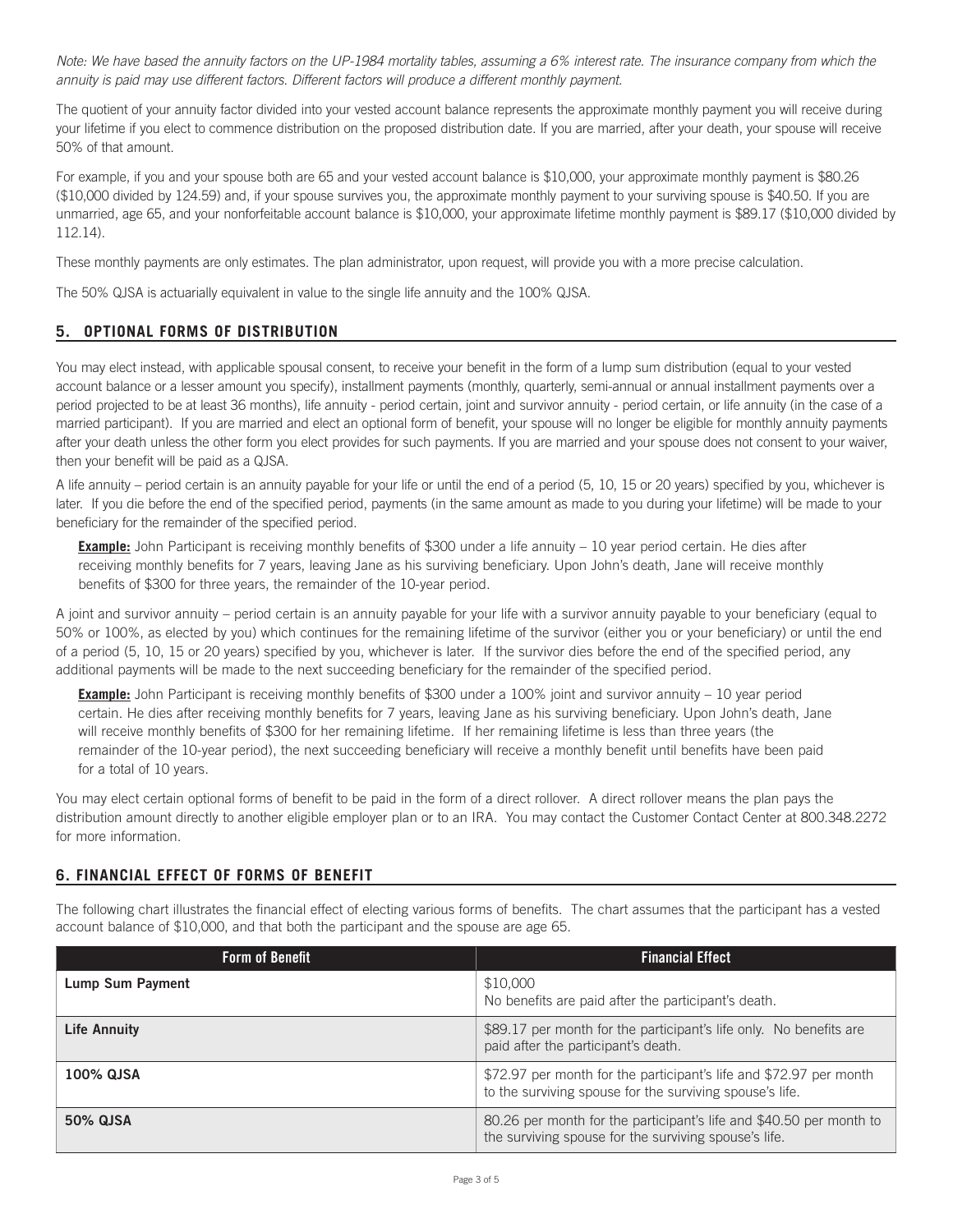| <b>Form of Benefit</b>                                   | <b>Financial Effect</b>                                                                                                                                                                                                                                                                                                               |
|----------------------------------------------------------|---------------------------------------------------------------------------------------------------------------------------------------------------------------------------------------------------------------------------------------------------------------------------------------------------------------------------------------|
| Life Annuity - 10 Year Period Certain                    | \$81.29 per month for the participant's life. Payments will continue<br>to the beneficiary in the same amount until the end of the 10-year<br>period (if later than the participant's death).                                                                                                                                         |
| 100% Joint and Survivor Annuity - 10 Year Period Certain | \$71.63 per month for the participant's life. Payments will continue<br>to the beneficiary in the same amount for the beneficiary's life. If<br>the beneficiary dies before payments have been made for 10 years,<br>the next succeeding beneficiary will receive payments in the same<br>amount until the end of the 10-year period. |
| 50% Joint and Survivor Annuity – 10 Year Period Certain  | \$76.15 per month for the participant's life and \$38.08 per month<br>for the beneficiary's life. If the beneficiary dies before payments<br>have been made for 10 years, the next succeeding beneficiary will<br>receive payments of \$38.08 per month until the end of the 10-year<br>period.                                       |

Note: This comparison is based on annuity factors on the UP-1984 mortality tables, assuming a 6% interest rate. The insurance company from which the annuity is paid may use different factors. Different factors will produce a different monthly payment.

As part of the plan communication of benefits, we are required to advise you whether some optional forms of payment might be more valuable than others, based on the stream of payments that would be made over your expected lifetime and that of your spouse, if applicable. The plan uses a table of factors based on assumed interest rates and life expectancies to convert benefits from the normal form to each of the optional forms of payment. The relative value of payments made under any optional form will ultimately depend on your actual life span and, for joint and survivor annuities, that of your beneficiary. All the forms of payment are approximately of equal relative value assuming that you and your spouse are the same age.

If you would like to receive a comparison of your benefits based on your actual age and the actual age of your spouse as of your expected benefit commencement date, or would like information on other life annuity – period certain or joint and survivor annuity – period certain options, please call 800.348.2272, Monday through Friday from 8 a.m. to 8 p.m., Eastern Time.

# **7. WHAT DEATH BENEFIT IS PAYABLE IF I DIE BEFORE DISTRIBUTION BEGINS?**

If you die before you begin receiving distribution of your benefit under the plan and either you are not married on the date of your death or you designated (with the consent of your spouse if you are married) a beneficiary other than your spouse, your beneficiary will receive distribution of your account in the form of an optional form of distribution (as described above), as elected by your beneficiary. If you did not designate a beneficiary and you are not married on the date of your death, the plan provides that benefits will be payable first to your children, if any, then to your parents, if living, then to your siblings, if any, and finally to your estate.

If you die before you begin receiving distribution of your benefit under the plan and you are married at the time of your death, the plan will pay to your surviving spouse for the rest of your spouse's lifetime, a monthly benefit equal to the monthly benefit payable under an annuity that your plan account, at the time of your death, could purchase for your spouse. Under the plan, your spouse may elect instead to receive payment of your plan account in an optional form of distribution (as described above).

# **8. WHEN WILL PAYMENT OF MY BENEFITS BEGIN?**

You are entitled to receive a distribution of your plan account upon your termination of employment as soon as administratively practicable after you submit the Distribution Request Form to the address shown on such form. Unless you elect otherwise, payment of your plan account will begin no later than the 60th day after the end of the plan year which includes the latest of the date of your termination of employment, your 65th birthday, or the 10th anniversary of the date you became a participant in the plan. You may elect, however, to defer payment of your plan account until April 1 following the later of the year you attain age 70 1/2 and the year you terminate employment, except that if you are a 5% owner, certain minimum distributions must begin no later than April 1 following the year you attain 70 1/2, regardless of whether you have terminated employment.

Please see the Notice of Benefits and Benefit Payment Form for the effect of failing to defer payment.